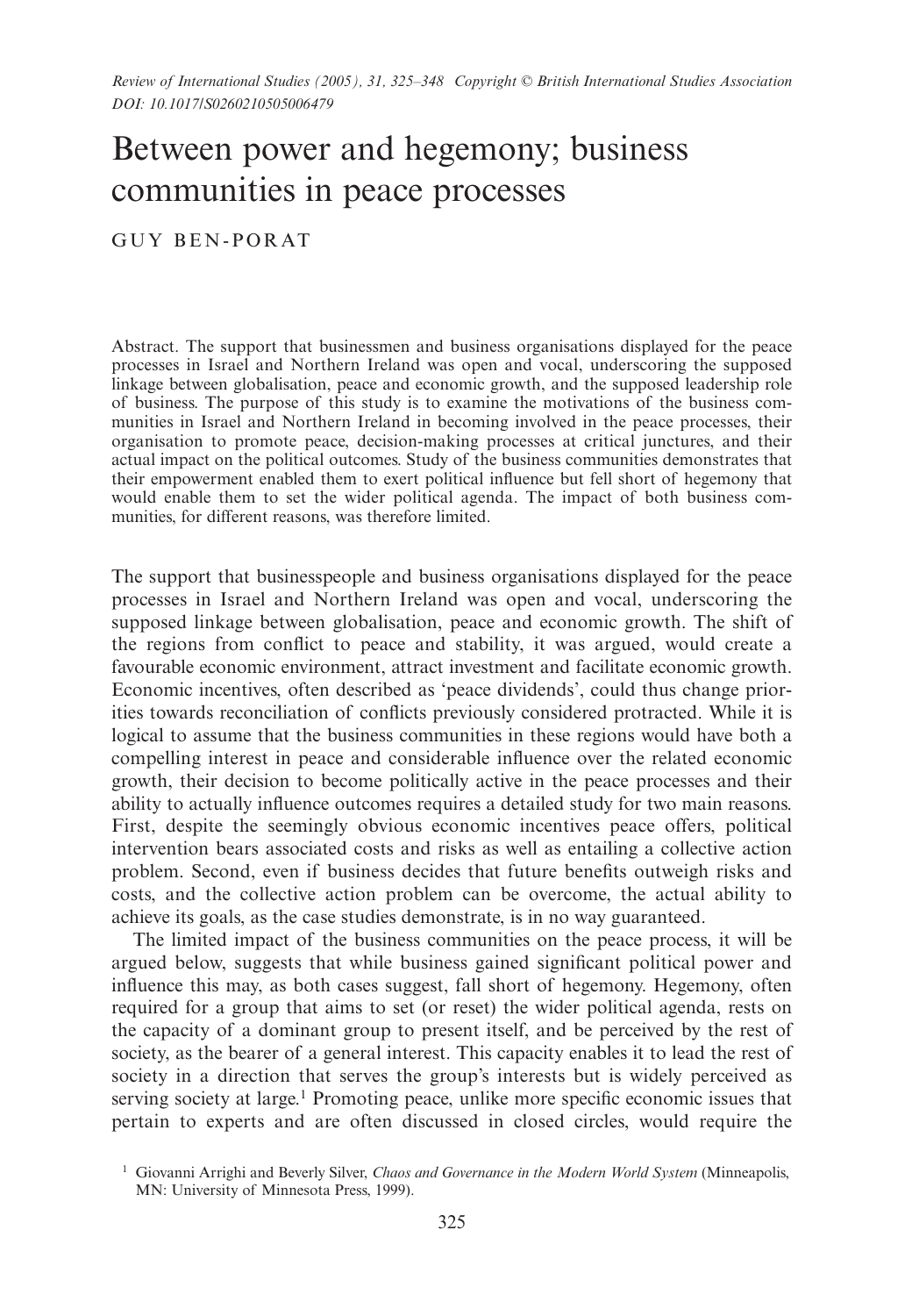business community to convince society at large of its merits and an ability to set a wider political agenda. This comparative study of the involvement of business reveals not only mixed results and limited influence, but also a seeming paradox: despite the deeper involvement of the Israeli business community and, more important, its greater political leverage, it achieved less relative to its Northern Irish colleagues.

The purpose of this study is to examine the motivations of the business communities in Israel and Northern Ireland in becoming involved in the peace processes, their organisation to promote peace, decision-making processes at critical junctures, and their actual impact on the political outcomes. Several authors have alluded to the role of global economic influences in the amelioration of crises in zones of conflict and the involvement of business in peace processes. In a comparative study Shafir delineates the mobilisation of the South African and Israeli business communities for peacemaking, motivated by the desire to move beyond the economic 'wasted years' and seeking integration in the global economy.2 Nitzan and Bichler explain the change in Israel towards peace as a shift, following world trends, in the nature of capital accumulation and the decline of 'war profits'.3 Similarly, Shafir and Peled argue that the Israeli-Palestinian conflict became 'solvable' when it was reconceptualised as an obstacle to global integration of Israeli business.4 The structural-economic changes the authors point to help explain the dramatic starting points of the peace processes. But the development of the peace processes and the actual influence of the business communities call for further research on the relationship between globalisation, business interests and political outcomes.

The involvement of businesspeople in the peace processes in Israel and Northern Ireland raises four interrelated research questions. First, how did businesspeople, despite increased global mobility, develop long-term 'local' interests on issues that are not purely economic? Second, how were businesspeople able to solve a collective action problem and act as a group to promote these interests? Third, what methods were used to promote their interests? And, fourth, the central question of this study, what was the actual ability of business to influence society at large, in Israel and Northern Ireland, when it decided to actively support the peace process? This study of the involvement of business in peace processes in Israel and Northern Ireland<sup>5</sup> is based on a series of interviews with businesspeople, documents and studies produced by business organisations during the period and media reports of the involvement of businesspeople in the peace process. Businesspeople interviewed belonged to (or owned) large and globally networked enterprises, were active members of business organisations and openly supported the peace process. The open-ended interviews were designed to understand their perceptions, interests and self-evaluation of their involvement. These interviews, as well as business organisation documents and media reports gathered reveal the organisational dilemmas and decision-making dynamics of businesspeople and organisations involved in the peace process.

<sup>2</sup> Gershon Shafir, 'Business in Politics: Globalization and the Search for Peace in South Africa and Israel/Palestine', *Israel Affairs*, 3 (1998).

<sup>3</sup> Jonathan Nitzan and Shimshon Bichler, 'From War Profits to Peace Dividends: The New Political Economy of Israel', *Capital & Class* (Autumn 1996).

<sup>4</sup> Gershon Shafir and Yoav Peled (eds.), *The New Israel: Peacemaking and Liberalization* (New York: Westview Press, 2000).

<sup>5</sup> The research is part of my doctoral dissertation: Guy Ben-Porat, 'Globalization, Peace and Discontent; Israel and Northern Ireland', Johns Hopkins University (2001).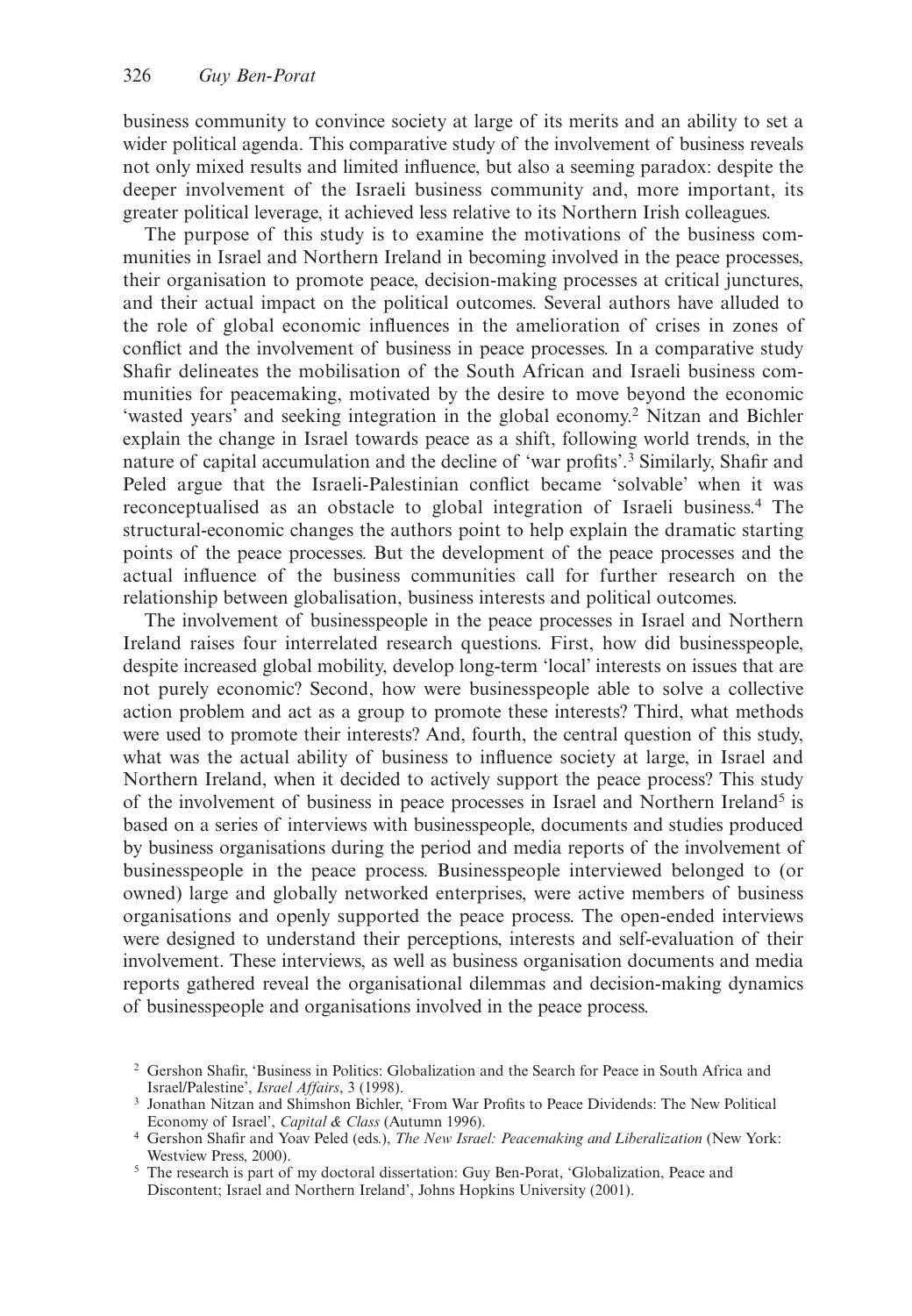In the following section I will outline the theoretical framework of the relationship between globalisation, business organisation and influence, and peace. The second section will delineate the changes that took place in both societies – changes that endowed the business communities with confidence and determination. The third section will describe the different interventions of the Israeli and Northern Ireland business communities, decision-making at critical points and the logic behind the choices made. The fourth section will describe the 'moment of truth' in which the business communities had to decide whether they should become explicitly political and their limited will or ability to influence. Finally, in the concluding sections I will explain how the different international, regional and local contexts in which business communities operated influenced the outcomes.

## **Government, business power and globalisation**

The power relations of business and the state received much attention in social science, particularly during the era of globalisation when the growing concentration of capital and its enhanced mobility seemed to empower business *vis-à-vis* the state and competing interest groups. Power, following Susan Strange, is defined here not in terms of resources, but rather as the ability of a person or a group 'so to affect outcomes that their preferences take precedence over the preferences of others'.6 There are reasons and supportive evidence to believe that business interest groups wield disproportionate political influence.<sup>7</sup> Notably, Robert Dahl (with Lindblom) confessed to an error made in a previous discussion of pluralism regarding business people and business groups as regular interest groups, ignoring their unique power and 'distinctive privileged position' in politics.8

The privileged position of business is explained by close social and ideological ties between economic and political elites, contributions made to campaigns, skilled lobbyists employed by business to promote and protect its interests, the ability to shape public opinion, and by the dependence of the state on 'business confidence'.9 Governmental officials, according to the latter explanation, must reckon with a group that is in position to tie up the economy.<sup>10</sup> The unique relationship of business to public welfare sets it on a 'plane apart from other interests and institutions that compete for political influence'.11

<sup>6</sup> Susan Strange, *The Retreat of the State* (Cambridge: Cambridge University Press, 1996), p. 16.

<sup>7</sup> John W. Kingdom, *Agendas, Alternatives, and Public Policies* (Boston, MA: Little, Brown, 1984); H. Campbell, 'When Businesses Collide: Producer Interest Groups and the Politics of Regulation', *Policy Studies Journal*, 26:2 (1998), pp. 310–28.

<sup>8</sup> Robert Dahl and Charles Lindblom, *Politics, Economics and Welfare* (Chicago, IL: University of Chicago Press, 1976), p. xxxvi.

<sup>9</sup> For a review, see David Vogel, *Kindred Strangers: The Uneasy Relationship between Politics and Business in America (*Princeton, NJ: Princeton University Press, 1996); Graham K. Wilson, *Business and Politics: A Comparative Introduction* (London: Macmillan, 1985).

<sup>10</sup> John W. Kingdom, *Agendas, Alternatives, and Public Policies* (Illinois: Scott, Foresman, 1984), pp. 55–6.

<sup>11</sup> Vogel, *Kindred Strangers*, p. 245; Mark V. Nadel, 'The Hidden Dimension of Public Policy: Private Governments and the Policy-Making Process', *Journal of Politics*, 37 (1975), pp. 3–34.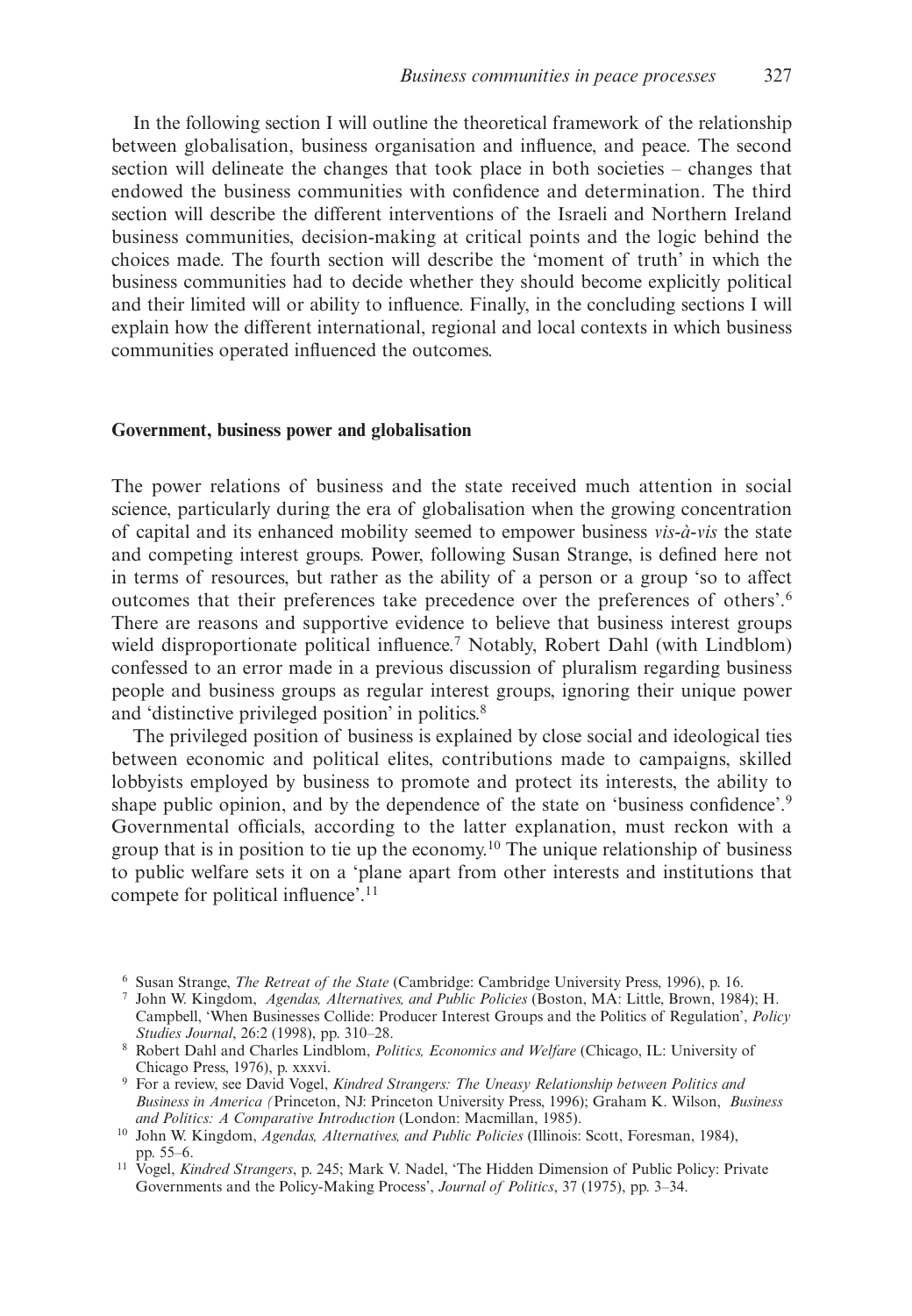Resources and capabilities, however, are not automatically translated into power over outcomes. Thus, the claims that business 'always gets what it wants' often meet empirical contradictions, when business is unable to exercise its supposed power and suffers political loses with economic consequences. The business community, as Mizruchi argues, despite its power due to a huge accumulation of resources, will be a powerful political player only to the extent it is capable of mobilising as a politically unified force.<sup>12</sup> Research indicates that the business community is often so fragmented that it is a 'community' in name only.13 Conflicting interests (and political action) can exist between industry and financial institutions, between big and small business, and export- and local-oriented businesses.14

Unifying the business community requires not only a common interest, but also an organising mechanism to circumvent problems of 'free riding' and non-cooperation. Corporate activity can be coordinated by various means, including 'umbrella' business organisations that develop common policy, foundations and policyplanning organisations,15 or by government activity that coordinates business and creates a centralised economy controlled by large corporate producers (with the help of big government) instead of one divided by conflicting interests.16 The unity of business is a necessary but insufficient condition for influencing political outcomes as government and wider public interests have their own impacts. While the state and government are dependent upon business performance, business is equally dependent on decisions and policies of governments that protect its property and regulate its activity. Furthermore, while business can threaten to undercut its activities and move out, its flexibility due to exit costs is not unlimited,  $\frac{17}{2}$  leaving governments with significant influence and policy choices.<sup>18</sup> The variance of public choices of democratic capitalist governments attests to the uncertainty about the ability of business to exercise its power.

In certain instances, like those presented below, where political issues are wider in scope and pertain to questions of national identity and sentiments, the ability of business to influence outcomes is determined not only by its relationship with government, but also by its capacity to co-opt wider circles for support. Business success in those instances, therefore, depends on its ability to exercise hegemony. Hegemony is used here to describe the additional power that accrues to a dominant group by its ability to convincingly present its particular interests as universal and, by doing so, win the consent of those dominated by it.19 The beliefs and practices of

<sup>12</sup> Mark Mizruchi, *The Structure of Corporate Political Action* (Cambridge, MA and London, 1992), p. 34; Kingdom, *Agendas*, p. 55.

<sup>13</sup> Vogel, *Kindred Strangers*, p. 11.

<sup>14</sup> Ronald Rogowski, *Commerce and Coalitions: How Trade Affects Domestic Political Alignments* (Princeton, NJ: Princeton University Press, 1989); Wilson, *Business and Politics*, pp. 14–15; Michael Moran, 'Politics, Banks and Markets: An Anglo-American Comparison', *Political Studies*, 32 (1984), pp. 173–89.

<sup>&</sup>lt;sup>15</sup> Thomas R. Dye, 'Oligarchic Tendencies in National Policy-Making; the Role of the Private Policy-Planning Organizations', *Journal of Politics*, 40:2 (1978), pp. 309–25.

<sup>16</sup> Ira Katzenstein and Mark Kesselman, *The Politics of Power* (New York: Harcourt Brace Janovich, 1975), p. 118.

<sup>17</sup> David Marsh, 'Interest Group Activity and Structural Power: Lindblom's Politics and Markets', *West European Politics*, 6:2 (1983), pp. 3–14.

<sup>&</sup>lt;sup>18</sup> Duane Swank, 'Politics and the Structural Dependence of the State in Democratic Capitalist Nations', 86:1 (1992), pp. 38–54.

<sup>19</sup> Antonio Gramsci, *Selections from the Prison Notebooks* (New York, 1971), pp. 55–60.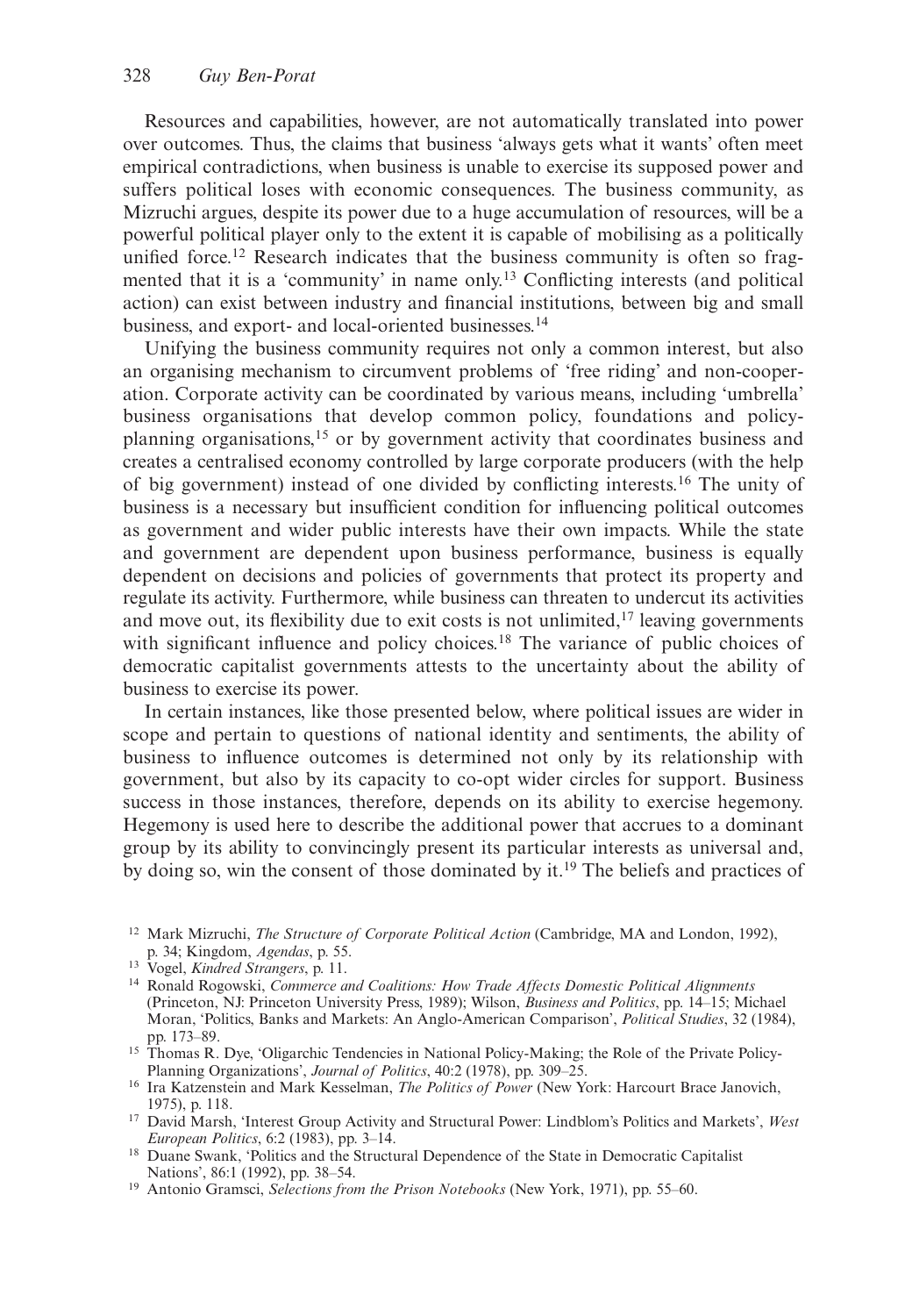the dominant group that are disseminated to the public through various institutions become an intractable component of common sense.<sup>20</sup>

Descriptions of globalisation highlighted the governing economic culture of the world market and suggested that power has shifted to a transnational class<sup>21</sup> seeking the 'transnationalization of the state'.22 But, the depiction of the business class as transnational seems to suffer from several weaknesses. First, many of those who fit the description of 'transnational' are committed to 'local' concerns and combine global perceptions with local attachments. Second, when trying to mediate between their local and global interests, they define themselves as leaders whose entrepreneurial and intellectual ability can serve an example for their fellow citizens to emulate and their success as benefiting their country. Third and finally, their global connections and economic success do not necessarily translate into 'local' political influence. Albert Hirschman's terms elucidate the last point. While globalization enhances the 'exit option' of business, as it is able shift its assets relatively easily, its 'voice option', however, can remain more limited:

To resort to voice, rather than exit, is for the customer or member to make an attempt at changing the practices, policies and outputs of the firm from which one buys or of the organization to which one belongs. Voice here is defined as any attempt at all to change, rather than to escape from an objectionable state of affairs . . .<sup>23</sup>

'Voice', therefore, can be described as an attempted hegemony when a group aims to change the political agenda by combining coercion with persuasion. While globalisation empowers the business class, the questions posed above regarding its ability to influence outcomes remain relevant. First, by enhancing the exit option globalisation may hinder the ability of business to unite around common 'local' interests. Second, for the same reason it could make the collective action problem of organising greater. And, third, using the exit option may help business to influence governments on specific economic issues, but with regard to political issues involving the public at large, its success is far from guaranteed.

## **Globalisation, peace and business interests**

The resolution of a protracted conflict with adverse economic effects can present a common interest around which a business community can be formed. Crossing the

<sup>20</sup> Douglas Iitowitz, 'Gramsci, Hegemony and the Law', *Brigham Young University Law Review*, no. 2 (2000), pp. 515–52.

<sup>21</sup> Leslie Sklair, 'Social Movement for Global Capitalism: the Transnational Capitalist Class in Action', *Review of International Political Economy*, 4:3 (1997); see also Sklair, *Sociology of the Global System* (Baltimore, MD: Johns Hopkins University Press, 1995); Sklair, 'Global System Theory and the *Fortune* Global 500', *International Journal of Politics, Culture and Society*, 12:3 (1999); Stephen Gill, 'Global Hegemony and the Structural Power of Capital', *International Studies Quarterly*, 33 (1989); Gill, 'The Emerging Hegemony of Transnational Capital: Trilateralism and Global Order', in D. Rapkin (ed.), *World Leadership and Hegemony (*Boulder, CO: Lynne Rienner, 1990).

<sup>22</sup> Gill, 'Emerging Hegemony'.

<sup>23</sup> Albert O. Hirschman, *Exit, Voice, Loyalty: Responses to Decline in Firms, Organizations and States* (Cambridge, MA: Harvard University Press, 1970), p. 30.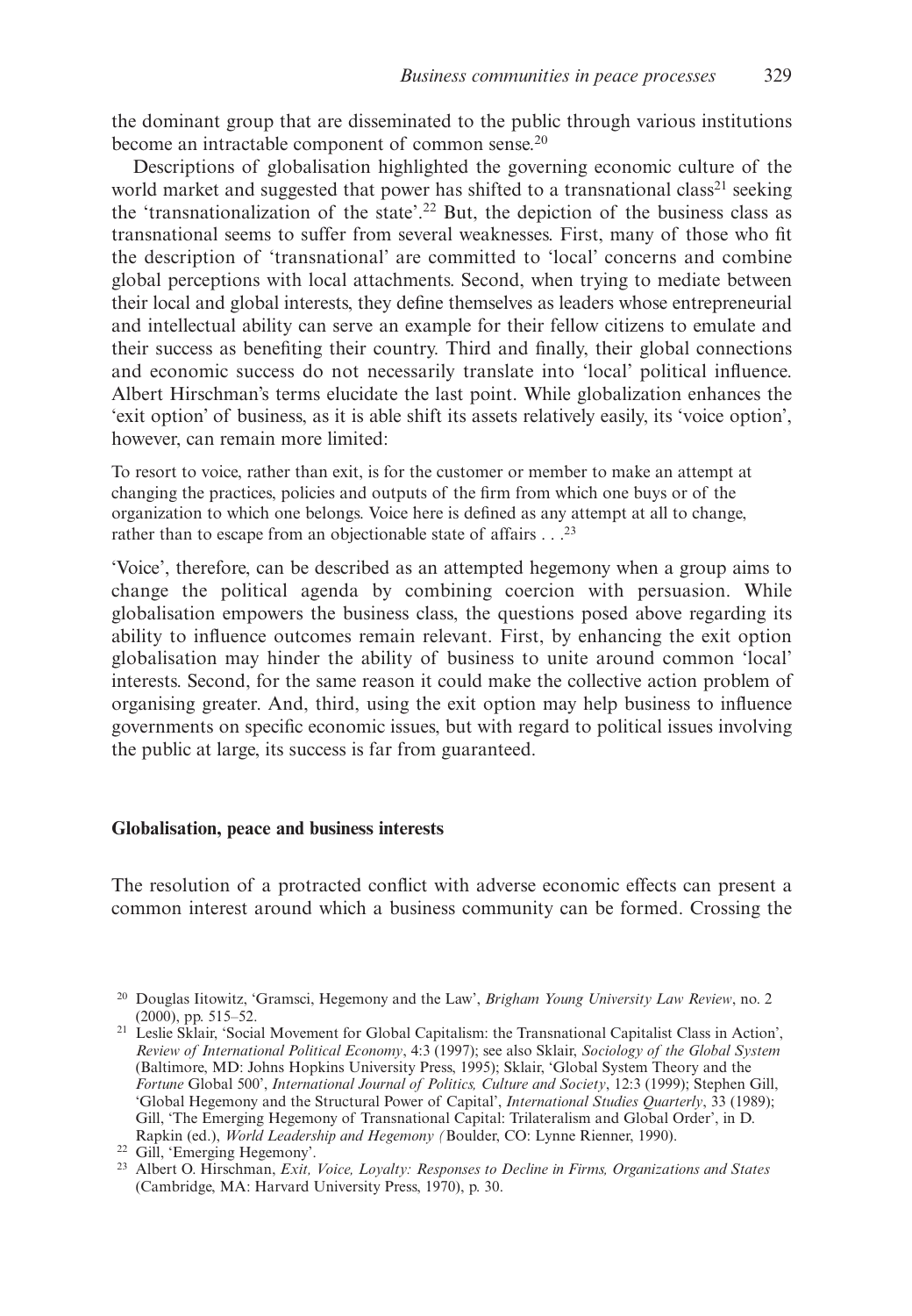organising thresholds described above to become involved in the peace process is possible especially if businesspeople come to believe that a resolution of the conflict is attainable, that peace is linked with (or preconditions) economic growth and that the business community can positively influence the outcomes. The proliferation of peace studies at the end of the Cold War indicates not only the growing belief that there is a high potential for peace between the major states, $24$  but also that economic incentives can promote peace.<sup>25</sup> The term 'peace dividends', originally used to examine the effects of redirecting 'unproductive' defence spending at the end of the Cold War, was used also to describe the attempts of regional and core powers to devise and influence peace in local, off-centre yet important conflicts.26 The linkage established between peace and economic growth or prosperity allows more involvement (and influence) of business in peace processes. First, peace dividends are the result not only of decisions made by major states, but also of the investment strategies of private business. Second, in conflict zones the business community is sensitive to the costs of the conflict and, due to its global linkages, aware of the potential benefits of its resolution.<sup>27</sup> Thus, the potential or real peace dividends in the form of global integration could motivate the business community and its allies to actively support peace.28

But, while global integration can be an incentive for the business community and other groups to support compromise, it can leave some groups indifferent or even hostile. This is especially true if the benefits of peace are uncertain or unevenly divided, and the costs entail compromises over issues that pertain to national security and identity. Because globalisation is a process of mixed outcomes for countries, societies and individuals, it creates both 'winners' and 'losers', and, consequently, an amalgam of supporters and adversaries. Contrary to those who believe that integrating globally would improve their life, those who either have less to gain from global integration or prefer to remain attached to local identities may view the process as negative. The influence of the business community over the peace process, using the economic logic of global integration to persuade others, therefore depends on its ability to exercise its voice not only *vis-à-vis* government but also across society at large. The legitimacy and political efficacy business enjoys across society underlies its capacity to influence the peace process by presenting its interests – peace and global integration – as universal rather than particular.

<sup>24</sup> John A. Vasquez, 'Why Global Conflict Resolution is Possible', in Vasquez et al. (eds.), *Beyond Confrontation: Learning Conflict Resolution in the Post-Cold War Era* (Ann Arbor, MI: The University of Michigan Press, 1995).

<sup>25</sup> David Cortright, 'Incentive Strategies for Preventing Conflicts', in D. Cortright (ed.), *The Price of Peace* (New York: Rowman and Littlefield, 1997); Eileen M. Crumm, 'The Value of Economic Incentives in International Politics', *Journal of Peace Research*, 32:3; Etel Solingen, 'The New Multilateralism and Nonproliferation: Bringing in Domestic Politics', *Global Governance*, 1:2 (1995).

<sup>26</sup> Steve Chan, 'Grasping the Peace Dividend: Some Propositions on the Conversion of Swords into Plowshares', *International Studies Quarterly*, 39 (April 1995); Denis O'Hearn, 'Peace Dividends, Foreign Investment, and Economic Regeneration: The Northern Irish Case', *Social Problems*, 47:2 (2000); Paul W. Schroeder, 'The New World Order: A Historical Perspective', *The Washington Quarterly*, 17:2 (1994), pp. 25–43.

<sup>&</sup>lt;sup>27</sup> See, for example, Kathleen Schwartzman, and Kristie Taylor, 'What Caused the Collapse of Apartheid?', *Journal of Political and Military Sociology*, 27:1 (1999), pp. 109–39.

<sup>28</sup> Denis O'Hearn, 'Peace Dividends', pp. 180–200; Shafir, 'Business in Politics'; Gershon Shafir and Yoav Peled, 'Peace and Profits: The Globalization of Israeli Business and the Peace Process', in Shafir and Peled (eds.), *The New Israel*.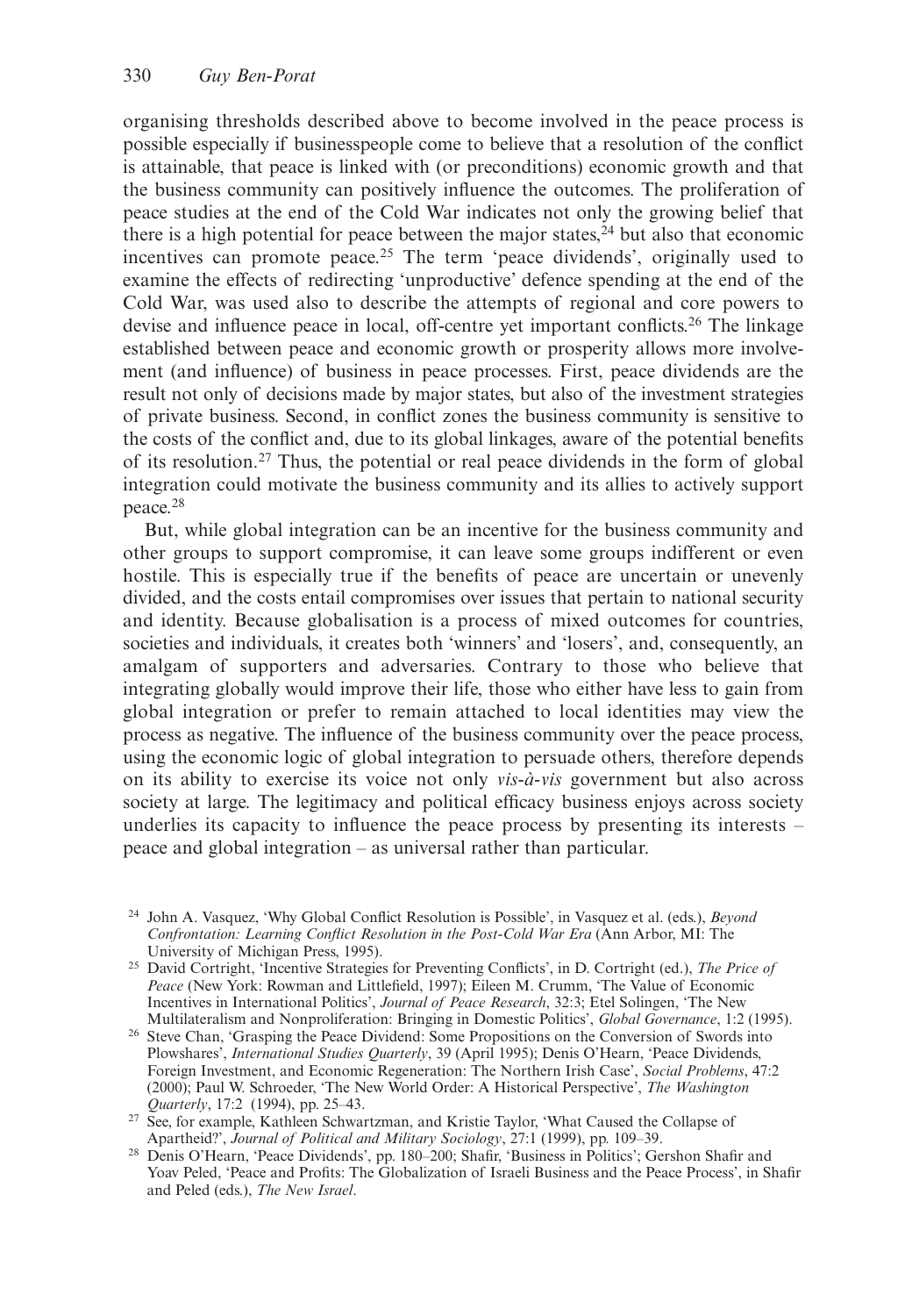## **Research hypotheses**

It has been argued above that the power of business in capitalist democracies, as measured by its ability to influence outcomes, is not predetermined. Rather, specific interactions between business and politics vary in the nature of specific national political-bureaucratic structures, the perceived importance of the issues at stake, the wide influence and legitimacy of the business community and the strategies it employs to achieve its goals. Moreover, when it comes to questions such as peace, the interaction between business and politics is wider, involving not only political elites but also the public at large. What is examined when those types of issues emerge is not only the power of the business community in terms of available resources or its ability to influence the government, but also, and more important, its hegemony, the ability to lead society in a desired direction.

To assess the ability of a business community to promote and provide significant support for a peace process, we need, first, to determine that peace was perceived as a common goal for a business community. Second, we need to research the capacity of the business community to organise to promote this interest. And, third, we need to evaluate the strategies it employed to accomplish its interest, taking into account that it needed to influence not only government, but also the public at large. Consequently, context, the society within which the business community operates, matters greatly as the case studies reveal. This comparative research of the involvement of the business communities in Israel and Northern Ireland in the peace process draws six interrelated arguments from the discussion above:

- 1. In both cases, despite the differences in the nature of the conflict and the structure of the business communities, senior businesspeople came to associate peace with economic growth. Ending the conflict was defined a high priority that justifies and requires their intervention.
- 2. The institutional relationship between the business community and the political elite and the level of previous involvement determined the type and level of intervention. Specifically, the Israeli business elite was more willing to identify itself with the peace process and become politically involved.
- 3. The level of political involvement and actual influence are separate issues. The influence over the peace process was determined by the ability to co-opt wider sectors.
- 4. Political influence is dependent on the type of issues at stake and is not necessarily transferable from one issue to another. Rather, political power over one issue, where an exit option is valid, may undermine influence over another, when only a voice option exists, and *vice versa*.
- 5. Business influence in both cases was limited, but for different reasons. The Irish business community was hesitant to commit itself to a political position. The Israeli business community was more willing to commit itself, but its strategies failed to legitimise itself as acting for universal interests.
- 6. Paradoxically, the political power of the Israeli business community backfired as peace became associated with elite interests. The weaker Irish business community, in contrast, had to cooperate (and compromise) with unions and civil society organisation. As a result, support for peace in Northern Ireland, unlike in Israel, cut across sectors.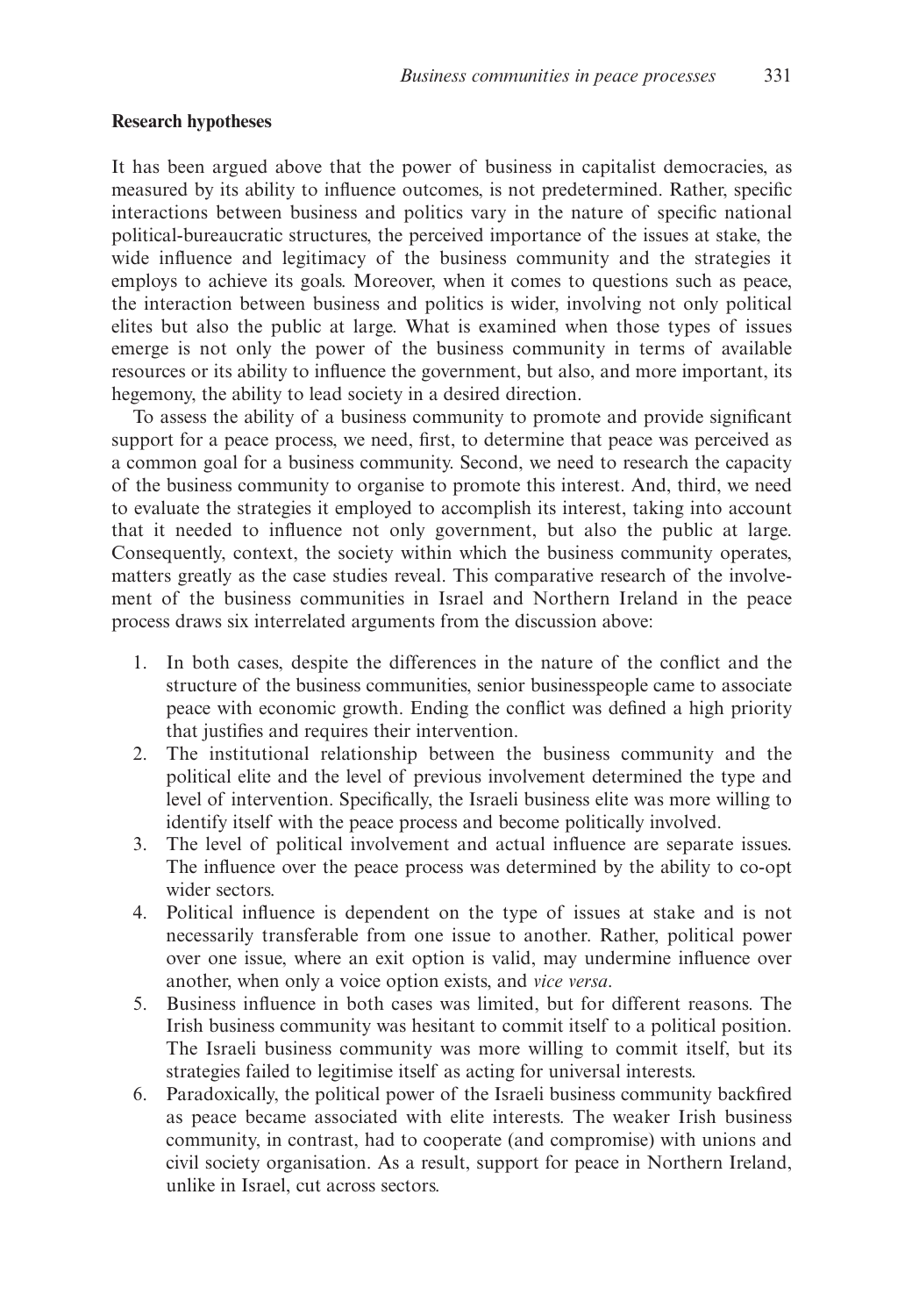#### **Business communities, politics and peace motivations**

Since the mid-1980s the Israeli economy has been going through rapid liberalisation, shifting away from being state-led to a more Western-type liberal economy, well integrated in the global economy.29 Between 1974 and 1985 Israel experienced its worst economic period with a spiralling inflation, which by 1985 came to pose a real threat to the state's fundamental legitimacy and economic viability. The government stabilisation programme initiated in 1985 managed to dramatically reduce inflation and revive business confidence. The plan also liberalised the economy by easing foreign currency regulation, privatisation and cutting the role of government in the capital market.30 These changes initially hurt the big businesses who benefited from the spiralling inflation but eventually contributed to the development of an autonomous and self-confident business community with a desire and a growing ability to integrate globally.

The Israeli business community was historically well connected to the political arena through a network of personal and working relationships. Many members of the business and political elite cooperated in earlier periods when the government was more involved in the economy or in more recent times when government worked to direct investments and granted favoured status to chosen enterprises. Some became acquainted through other social settings such as the army or institutions of higher education. Studies of the business elite show that almost two-thirds of its members are *Ashkenazim* (Jews of European descent) who share similar lifestyles and ideologies and are closely related to the academic, political and bureaucratic elite, as attested to by the relative ease in which members move between elites.<sup>31</sup> Politically, the business community was always closer to the left-of-centre Labor party than to the more liberal-economic oriented Likud. This seeming paradox is explained by earlier ties established during the dominant period of the Labor party (pre-statehood through to 1977), the more moderate foreign policy agenda of the Labor party and, since the 1980s, the party's adoption of a liberal economic agenda undistinguished from that of its rival. Unlike in earlier periods when the affiliation to the Labor Party was based on privileges and protection, since 1985 it has become based on business's export oriented strategy and the seeking of global expansion.32

The changing perceptions of Israeli businesspeople regarding their relationship to the wider world were part of a wider development of Israeli society. If in the early years of statehood Israeli society sought to isolate itself from outside cultural influences, preferring to create a cohesive society, since the 1970s more and more Israelis, especially from the middle and upper middle classes, were exposed to foreign influence. Changes included consumerist patterns and values, leisure activities and

<sup>29</sup> Yair Aharoni, 'The Changing Political Economy of Israel', *The Annals of American Political and Social Science*, 555 (January 1998); Michael Shalev, 'Liberalization and the Transformation of the Political Economy', in Shafir and Peled (eds.), *The New Israel*.

<sup>30</sup> Gershon Shafir, 'Business in Politics'.

<sup>31</sup> Eva Etzioni-Halevy, *A Place At the Top* (Tel-Aviv: Cherikover [Hebrew] 1998); Daniel Maman, 'The Social Organization of the Israeli Economy: A Comparative Analysis', in Levi-Faur, Sheffer and Vogel (eds.), *Israel: The Dynamics of Change and Continuity* (London: Frank Cass, 1999).

<sup>32</sup> Michael Shalev, 'Liberalization and Transformation', pp. 129–59.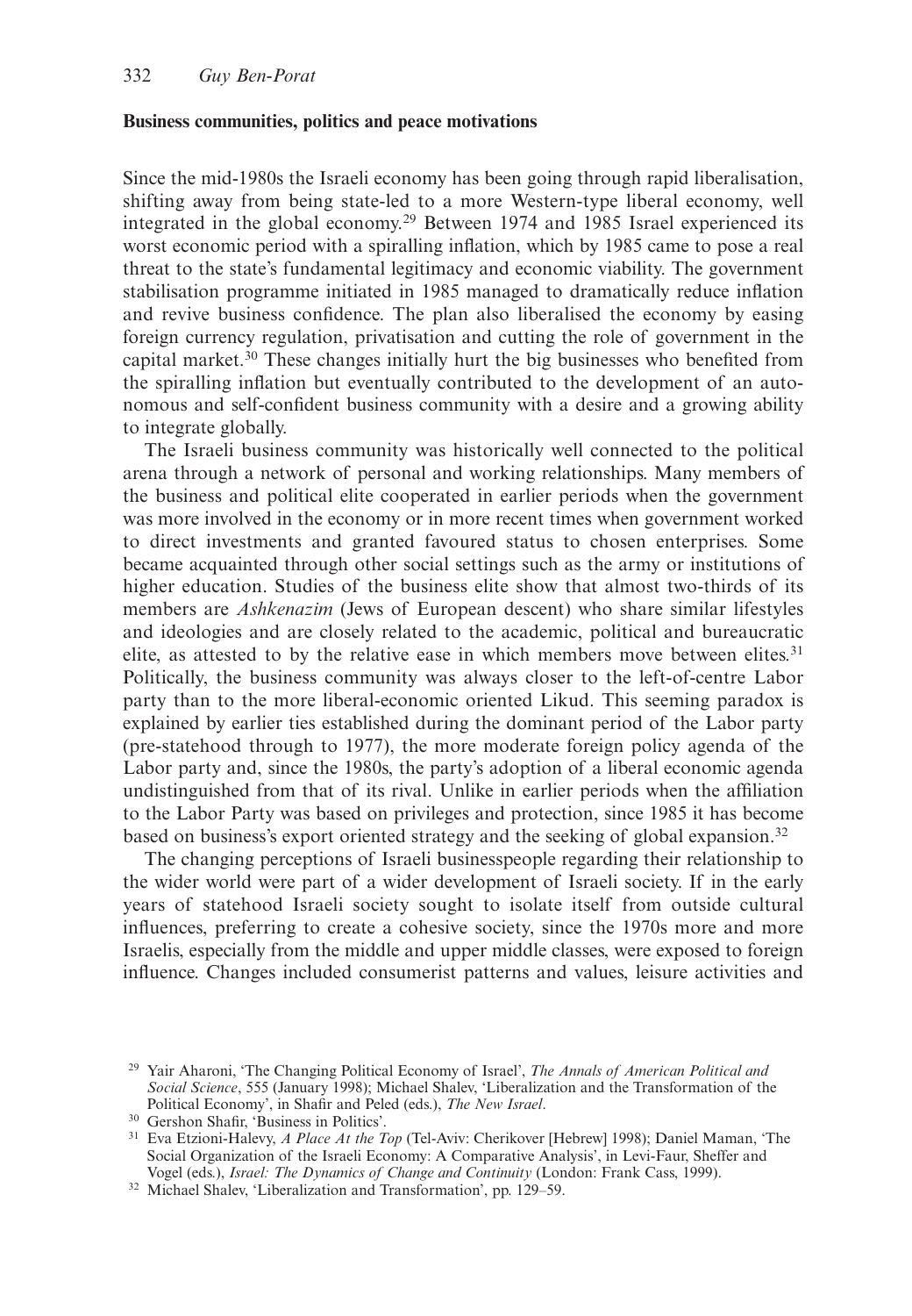cultural influences on music, literature and the media.<sup>33</sup> Overall, there was a growing desire among Israelis to 'normalise' the country, making it into what they considered an advanced, sophisticated and more tolerant society. In this atmosphere not only were business global ambitions and upper class cultural affiliations legitimate, but they also gradually became an example to follow.

What marred the successful economic reforms of 1985 was the continuation of the conflict and the rising costs of maintaining the occupation of the territories, particularly since the Palestinian uprising (the *Intifada*) in 1987. The business community gradually came to believe that economic growth depended not only on the liberalisation of the economy but also on the resolution of the conflict. This combination of liberalisation, peace and globalisation was perceived by the business community as an agenda it could set for Israeli society at large, leading Israel towards a new future. One senior businessman described this as a new form of Zionism:

My generation, raised on the essential values of Zionism, was concerned that we were not passing this legacy down to the next generation. Has Zionism run its course? What are the relevant values of Zionism? My Zionism is peace. This is a new Zionist goal.34

In Northern Ireland, as in Israel, hope for economic growth drove business people to cross the threshold towards political involvement, though, because of its specific nature, a more restrained one. The Northern Irish economy, in a continuous decline since the 1970s, with growing unemployment, eased only by growing dependence on British subventions, was perceived by the late 1980s to have reached a dead end. The combination of the world recession of the 1970s, uncompetitive traditional industries and the ongoing conflict underlay the economic crisis of Northern Ireland. Political economists described the province as a 'workhouse economy' in which 'most of the inmates are engaged in servicing or controlling each other'.35 Breakdown was only averted by the British government, which was worried about the political and social consequences of the economic crisis and therefore allocated resources to create jobs or sustain the otherwise collapsing industries. By 1986 public expenditure per head in Northern Ireland was approximately 42 per cent greater than in the rest of Britain.36

As a result of the growing influence of the UK over the Northern Ireland economy, members of the province's professional and business classes have become increasingly drawn into channels of communication and career advancements that encompass the UK and centre around the British state. The business community, dominantly Protestant, kept its distance from local politics as did their representative organisations, the Northern Ireland Chambers of Commerce and the CBI of

<sup>33</sup> Maoz Azaryahu, 'McIsrael? On the "Americanization of Israel'' ', *Israel Studies*, 5:1 (2000); Chaim Nagid, 'The Americanization of Israeli Culture', *Skira Hodshit*, 8–9 (January 1993) [Hebrew]; Uri Ram, 'The Promised Land of Business Opportunities: Liberal post-Zionism in the Global Age', in Shafir and Peled (eds.), *The New Israel*.

<sup>34</sup> Benni Gaon, former CEO of Koor, Interview, 11 June 2000.

<sup>35</sup> Bob Rowthorn, 'Northern Ireland: An Economy in Crisis', in Paul Teague (ed.), *Beyond the Rhetoric: Politics, Economy and Social Policy in Northern Ireland* (London: Lawrence and Wishart, 1987), p. 117.

<sup>36</sup> Bob Rowthorn and Naomi Wayne, *Northern Ireland; The Political Economy of the Conflict* (Boulder, CO: Westview Press, 1988), pp. 22–3.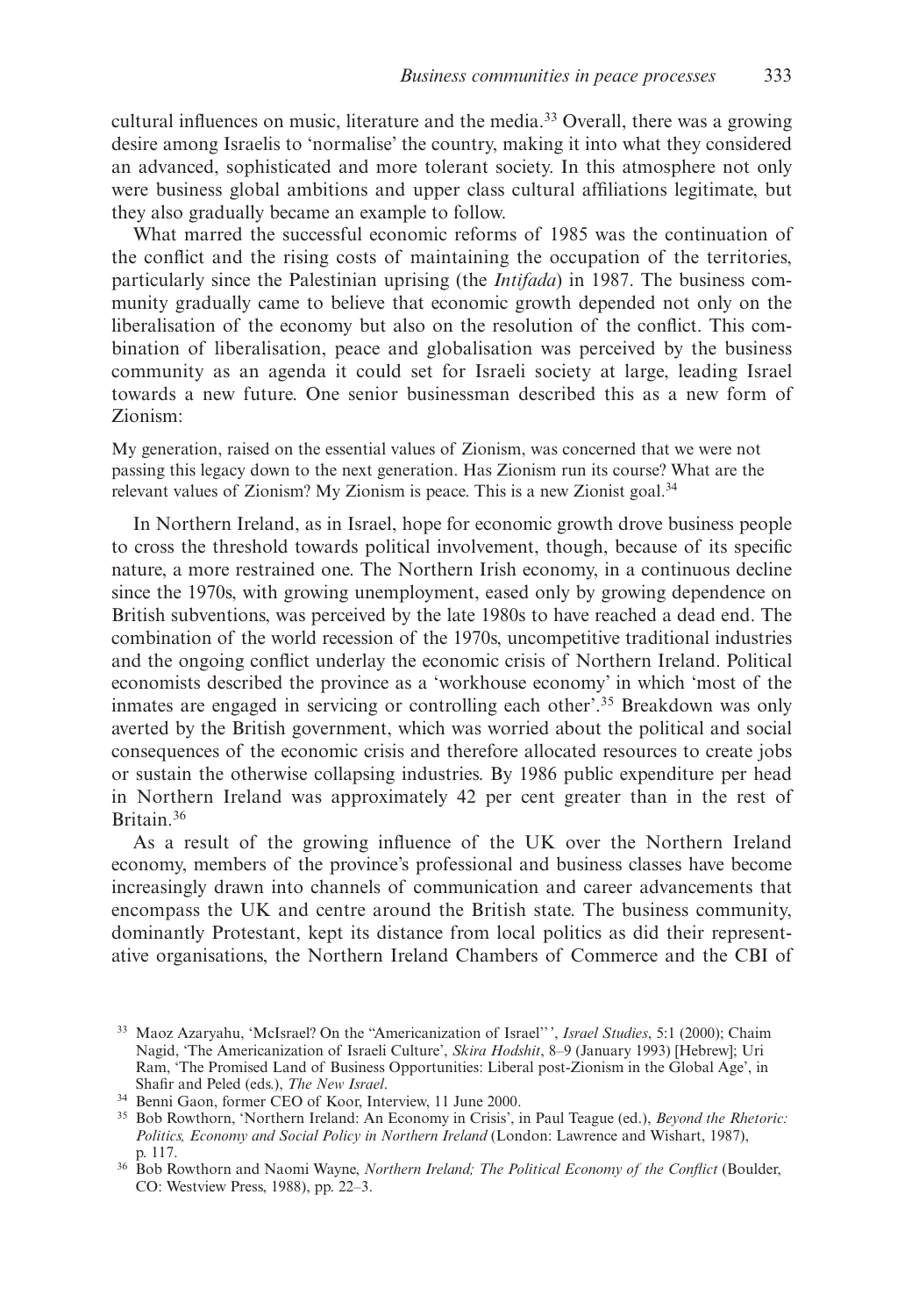Northern Ireland, which maintained professional ties with British bureaucrats. As the economy was run from London, it was the Northern Ireland Office (NIO) rather than local politicians that served as the address for grievances. In contrast, involvement in local politics exposed their business to sectarian violence. With few incentives, greater risks and pessimism with regard to the ability to effect change, business chose to stay away from local politics.

It was in the early 1990s that the business community began to change its perceptions and hesitantly reorient itself toward local politics. First, it was realised that the economy under the conflict could not advance and that British subventions would most likely not last forever. Second, businesspeople became aware of new global and regional economic opportunities for the region that would materialise only if violence was significantly reduced. Third, the growth of the Irish Republic in the south, previously looked down upon by Unionists, made its mark not only on businesspeople in Northern Ireland. And, fourth, the changing agendas of the Irish and British governments and among the main Northern Irish parties indicated a wider interest in peace. Distanced from local politics and politicians, unlike their Israeli counterparts, organising for action was more difficult for the Northern Irish business community. Also, unlike in Israel, political involvement carried personal and individual risks. With new economic incentives and a changing political climate, however, the business community was ready to become involved:

Once there was a little light at the end of the tunnel and one or two of the political parties started to talk to get the gun out of politics, that is when the business community has come out to say gently, but at every occasion that this is a good thing [the talks] and that we got to think about the future. We did not get out there to lecture but to state the obvious. But this was an obvious that was missing for years because we were not willing to risk our lives saying it.37

The two business communities in Israel and Northern Ireland, as will be detailed below, slightly differed in aims. The Northern Irish business community was seeking to integrate in the region and expand its ties with the Republic in order to promote economic growth. Global integration in itself was less explicit than in Israel. The Israeli business community, with its growing high-tech sector, was seeking new markets and investments that could not be found in the Middle East. Peace, therefore, was a springboard for global rather than regional integration. But, despite their different statures, both communities reached the conclusion that peace preconditions economic growth and, consequently, decided to become politically involved in promoting peace. Businesspeople of both communities perceived their interventions as based on pragmatism and rationalism, characteristic of business in their opinion. They were convinced that their skills of negotiation, their moderation and their readiness to compromise could be employed in the conflict which engulfed their society. Their belief in the necessity of peace was a combination of economic rationality and civic duty, underscoring the hegemonic attempt to set a new political agenda, based on their assessment that a successful (and liberalised) economy could make the peace real. One Israeli businessman summed up the position:

<sup>37</sup> Interview no. 7, September 2000.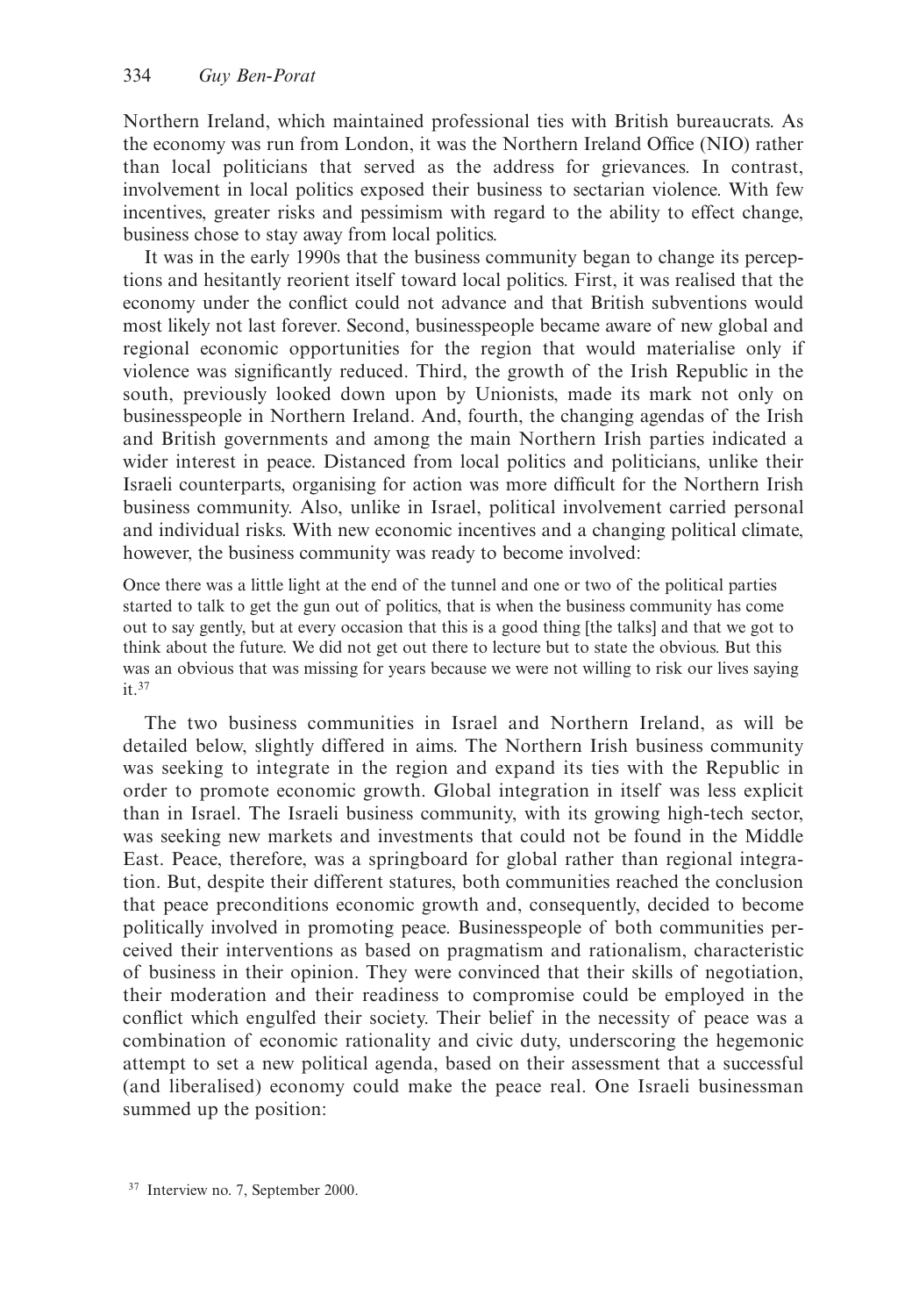I strongly believe in the peace process. I don't believe a country can exist without a strong economy and peace is a part of it. We cannot continue living on support from abroad, and we must become independent. A strong state will not make the economy; rather, the economy should make the state strong and the peace real.<sup>38</sup>

#### **First steps: mobilising for peace**

A series of decisions and actions have made both business communities gradually associate themselves with the peace process, using their professional status to promote peace. After the Gulf War and as part of its 'New World Order', the United States pressured Israel to make strides towards negotiations with the Palestinians. The Madrid Conference convened in October 1991 under American pressure had no real results, but it did set a precedent for direct Israeli-Palestinian negotiations. The business community was weary of the continuous Intifada and hoped that Israel would receive the loan guarantees from the US that had been made conditional on the peace process. The daily *Haaretz*, a paper read by the Israeli business elite and reflecting their general attitudes, warned the government before the conference of the need to promote peace and receive the loan guarantees that were necessary for absorption of the mass immigration from the former USSR. 'This is how Israel can miss its chance of becoming a bigger and stronger state with greater human capital', the paper criticised the reluctant Prime Minister Yitzhak Shamir, 'but what interests Shamir is another road and another settlement in the West Bank – and to hell with immigration'.39

The business community expressed similar frustrations. Shortly before the 1992 elections, Dov Lautman, president of the Manufacturers Association of Israel, stated that the major obstacles to foreign investment were political instability and that progress in the peace process was necessary to stimulate investments.40 Gradually Israeli businesspeople began to express some optimism about regional economic prospects. Fifty entrepreneurs interviewed from various businesses – real estate, tourism, manufacturers and others – all expressed belief in the new possibilities in the Arab world, exporting, importing, building hotels, highways and joint tourist ventures were all mentioned as potential investments.41 More importantly, from that period onward, a growing number of high profile businesspeople began to make their voices heard, encouraging the government to make real strides towards peace.

The 1992 electoral victory of the Labor party, whose platform stressed the need to 'normalise' Israel by promoting the peace process, criticising the 'irrationality' of the Likud's policies, was a signal to the business community of the changing climate. The improved business mood was reflected in the stock exchange: two days before the elections, when the polls indicated a Labor victory, stock prices climbed by 3.5

<sup>38</sup> Michael Strauss, CEO Strauss, Interview May 2000.

<sup>39</sup> *Haaretz*, 11 October 1991.

<sup>40</sup> Yoav Peled and Gershon Shafir, 'The Roots of Peacemaking: The Dynamics of Citizenship in Israel, 1948–1993', *International Journal of Middle Eastern Studies*, 28 (1996).

<sup>41</sup> *Maariv*, 29 October 1991.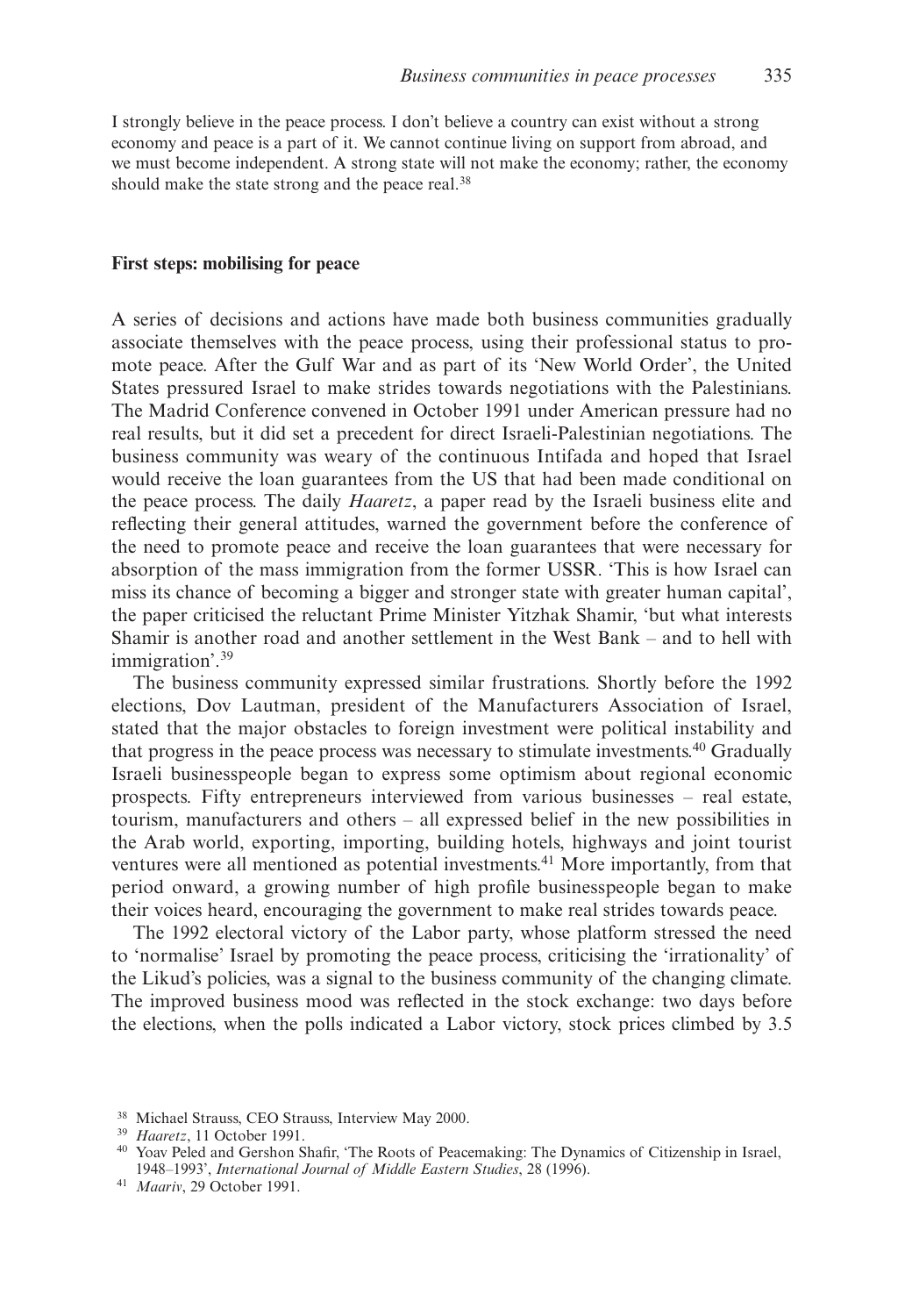per cent and after the elections they climbed by another 7 per cent. 'Whereas in the ballot box investors vary in their political views', explained one economic analyst, 'in the stock market there was largely a consensus. For most investors the return of the left (the Labor) means higher chances for conflict resolution'.42

The new Labor-led government shared the business community's view of the linkage between peace and economic growth. The concept of a 'New Middle East' coined by then new Minister of Foreign Affairs Shimon Peres was embraced by senior businesspeople, and most importantly by those heading business organisations. Dan Gillerman, president of the Federation of Israeli Chambers of Commerce, reiterated Peres' ideas and spoke of an opportunity that should not be missed.

Israel could become just another state . . . or, it could become the strategic, logistic and marketing center of the whole region . . . like a Middle Eastern Singapore or Hong Kong where multinational companies base their head offices . . . we are talking about an entirely different economy . . . Israel must act fast to adjust or this once-in-a-lifetime economic opportunity will be missed only for us to say: 'We could have'.43

But it was only after the political breakthrough, made by the political elite, that the business community gradually began to organise and throw in its weight to act as a business community. The news of the dramatic developments in the secret negotiations in Oslo that led to the signing of the Declaration of Principles (DOP) caught the business community, like the rest of Israel, by surprise. Business was quick to line up its support of the process not only through public statements expressing optimism in the economic future of Israel but also by acting collectively through its major organisations. Encouraged by the government, the business community moved quickly to exploit the new opportunities created in the region and, even more so, in new markets that opened in the Far East and elsewhere.

A different trajectory can be observed in Northern Ireland where in the 1990s the business community in search of new economic opportunities was looking to strengthen economic ties with the Irish Republic. These ties, argued senior businesspeople, could benefit both economies. Concerns were raised, both in the north and south, that increased competition from the EU threatened the 'peripherialisation' of the island and, therefore, cooperation would be required. Moreover, it was argued, multinational corporations were already regarding their Irish operations in islandwide terms. The 'Selling into the Republic' conference held in Belfast in 1990 was indicative of the growing interest in cross-border interactions. The organisers who had expected between 60 and 70 company representatives to attend were surprised by the attendance of some 300 representatives. More important, the Northern Ireland Confederation of British Industry (CBI) joined forces with its southern counterpart (IBEC) to enhance economic cooperation and influence their respective governments to create the appropriate infrastructure.44

While the business community was setting a precedent in this political initiative, it insisted this was a 'professional' or 'business only' issue. A hallmark statement was made by Sir George Quigley, Chairman of the Ulster Bank and the Institute of

<sup>42</sup> *Haaretz*, 6 October 1993.

<sup>43</sup> Chamber of Commerce, Press statement, 31 August 1993.

<sup>44</sup> Etain Tannam, 'The European Union and Business Cross-Border Co-operation: The Case of Northern Ireland and the Republic of Ireland', *Irish Political Studies*, 11 (1996).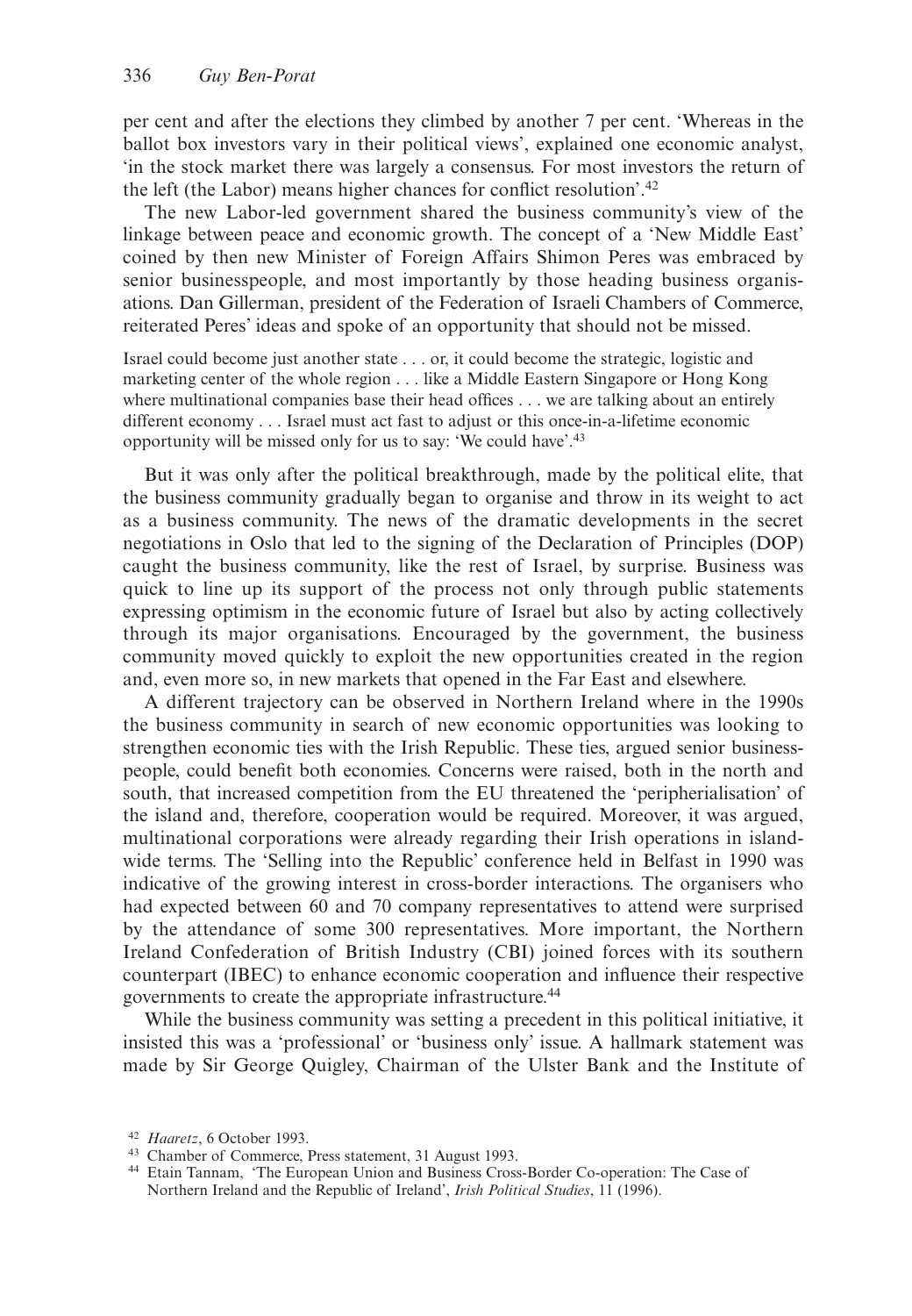Directors (IOD), who proposed in 1992 that 'Ireland, North and South, should become one integrated 'island economy' in the context of the Single European Market'. Quigley argued that the SEM necessitated more economic cooperation between north and south as 'an exercise in synergy, not a zero-sum game where a wholly insufficient quantity of existing island wealth is simply redistributed'. Combining the north and the south into an economy of 5m people would enable greater economies of scale. This proposal, it was stressed, was purely economic, as Quigley warned, 'making a reality of the island economy is dependent on there being no political agendas, overt or hidden'.45 The CBI backed the main part of the proposal, creating a Belfast-Dublin 'economic corridor', by a feasibility study that estimated it would pay off.46

In a region bitterly divided over the question of its constitutional status, however, any initiative relating to boundaries was politically sensitive. Protestant politicians, not only from the Loyalist DUP, but also from the relatively moderate Unionist UUP rejected what they considered a hidden political initiative. Esmond Birnie of the UUP argued that 'The unspoken political aim is that such economic integration will give momentum to a process of political integration which may prove unstoppable'. Jim Nicholson of the UUP argued that he 'would not like to see the large business interests North and South . . . carve up the cake for their own benefit' and advised business to realise that 'to continue to overlook the political interests within Northern Ireland would not bring long-term success'.47

Businesspeople, in their own defence, insisted that the development of an allisland economy was not only non-political, but also inevitable with the evolution of a globalised economy and a European market:

'I think there is already an all-island economy', explained one businessman, 'I don't see any tension with issues of identity. The UUP stance is nonsense, its all around defending what they believe is a union which has changed. In the UK of the 21st century and in a globalized world we can not have that sort of a union . . . an island is an island and it is natural that with no barriers there would be more flows. It's natural, nothing to do with politics and a united Ireland does not necessarily follow from this.'.<sup>48</sup>

'an all-island economy is my business and the only people that would blame you for doing business with the south are bigoted loyalists'.49

The business community was more successful in convincing the general public that they were driven by an economic rather than a political agenda. A survey conducted in February 1999 found that not only had resistance to North-South bodies among Protestants diminished, but also that a majority of Protestants considered them to be important.<sup>50</sup> The business community, possibly motivated by the relative success of the campaign, was more ready to talk about peace. In a survey

<sup>50</sup> Irwin, 2000.

<sup>45</sup> James Anderson, 'A United Irish Economy: Economic and Political Aspects of Economic Integration', *Regional Studies Series, European Society for Irish studies*, 1:2 (1993).

<sup>46</sup> Coopers & Lybrand and Indecon Economic Consultants, *A Corridor of Opportunity: Study of Feasibility of Developing a Dublin-Belfast Economic Corridor* (CBI, Belfast: May 1994).

<sup>47</sup> *Belfast Newsletter*, 3 March 1992.

<sup>48</sup> Interview 2, September 2000.

<sup>49</sup> Interview 6, September 2000.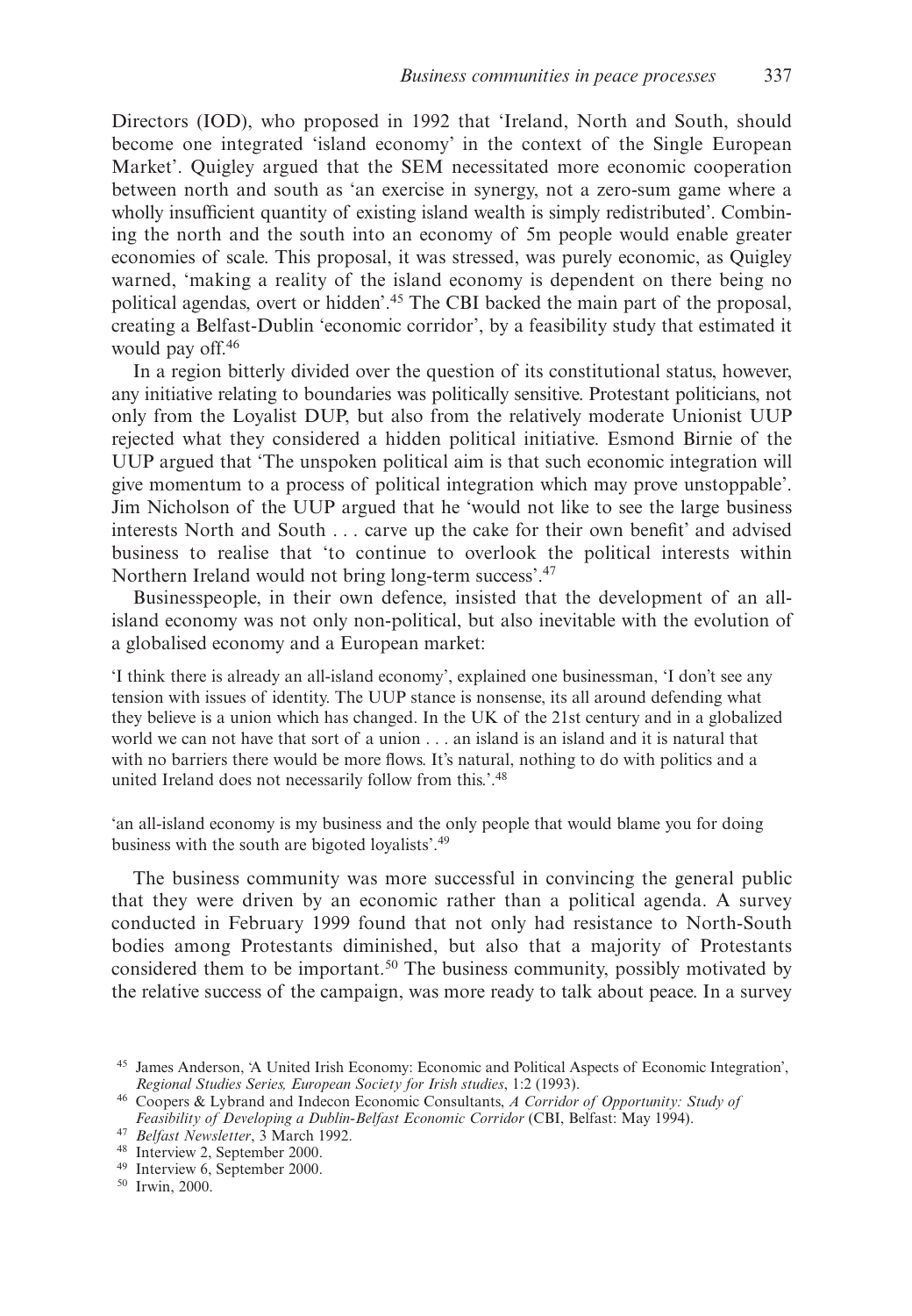conducted by the Financial Times in December 1993, the majority of businesspeople interviewed (anonymously) expressed a firm belief that the province would enjoy an economic boost and supported political concessions.

The major initial step of the business community towards involvement in promoting peace was taken by the CBI, which in the summer of 1994 published a paper titled 'Peace – A Challenging New Era'. The CBI argued that the joint statement of the SDLP and Sinn Fein in April 1993, and the Downing Street Declaration of December 1993 by the Irish and British governments, created a true opportunity for achieving a permanent cessation of violence. This achievement, the paper argued, would have significant economic implications:

The impact of a permanent cessation of violence would be profound. There are clearly significant benefits principally relating to inward investment opportunities, tourism, the indigenous industrial base and the freeing up of public expenditure for wealth creation activities and social needs.

The CBI continued the pattern set in the issue of North-South cooperation using its professional status by putting numbers on the potential benefits and trying to make the argument economic rather than political. Yet the CBI delivered a clear message to policymakers that they must do everything they could to put an end to the conflict:

[It is] vital that the government thinks through now the strategic implications of a permanent cessation of violence and develop policies and priorities to ensure that the benefits are maximized . . . the realization of the full potential of the Northern Ireland economy and the provision of more opportunities for its citizens will require a political settlement.

The CBI paper had a relatively large public impact, and with the link it made between peace and economic prosperity becoming popularised as 'peace dividends', could not have had better timing. Shortly after its publication, in August 1994, the IRA declared a cease-fire, followed six weeks later by a Loyalist declaration. The cease-fire seemed to confirm some of the economic predictions, as will be discussed below, and enabled further involvement.

# **Peace festivals**

The economic developments that followed both peace processes seemed to confirm many of the previous optimistic statements made by businesspeople and politicians and encouraged the business communities, albeit in different ways and measures, to deepen their involvement. The 'peace festival'51 in Israel began shortly after the disclosure of the DOP and reached its peak after the signing ceremony on the White House lawn. While it was undoubtedly an important breakthrough, the DOP only established the framework for further negotiations. But the Israeli government, needing to bolster support, chose to create and ride the waves of optimism for as

<sup>51</sup> Gadi Wolfsfeld, *Constructing News about Peace: The Role of the Israeli Media in the Oslo Peace Process* (Tel-Aviv: Tel-Aviv University, Tami Steinmetz Center for Peace Research, 1997).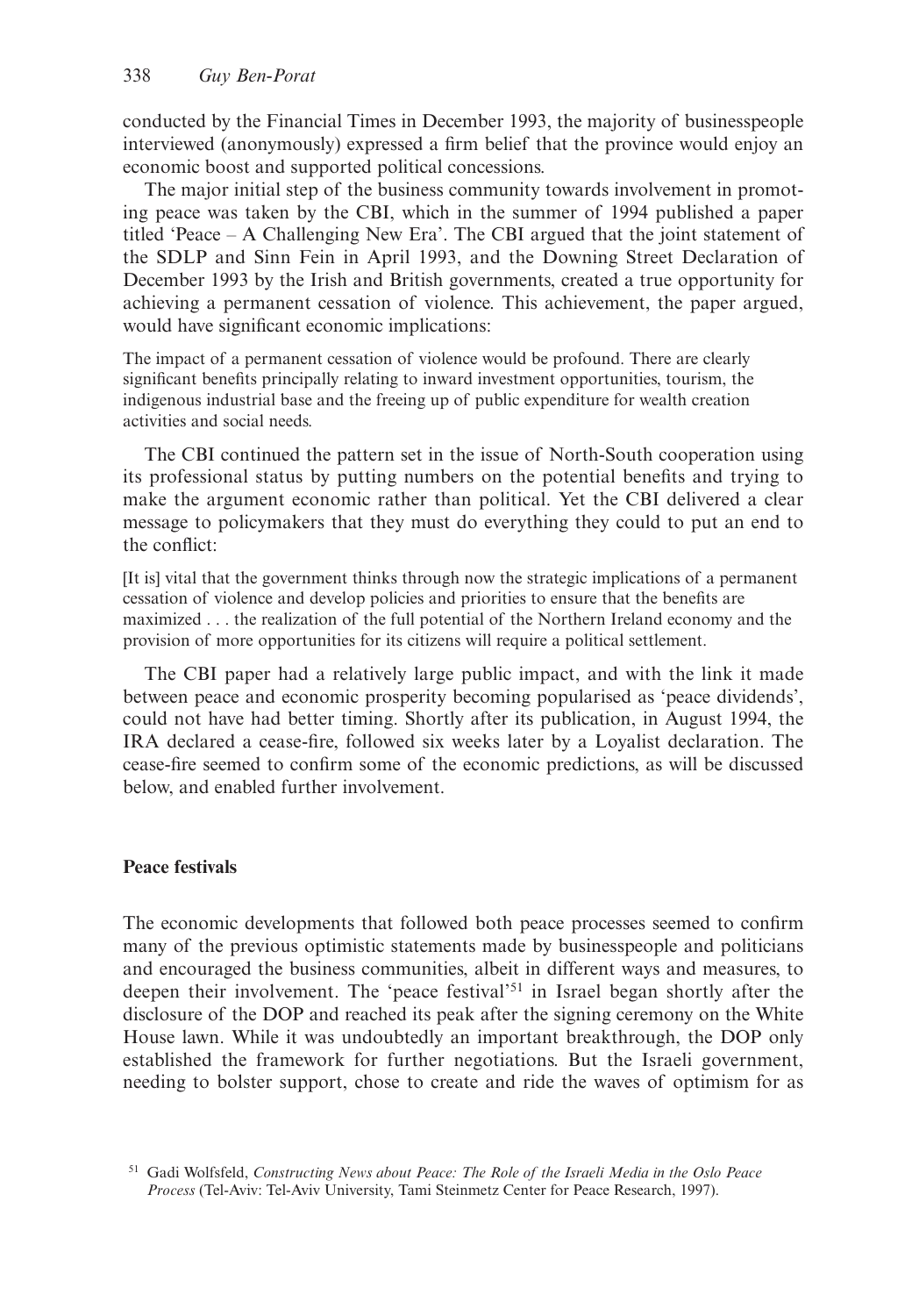long as they lasted, being helped by the business community and the media. Business organisations and private businesspeople were quick to congratulate the government and line up support. This was especially true of the two large business organisations, the Manufacturers Association of Israel and the Federation of Israeli Chambers of Commerce.

The stock market was an indicator of the positive business mood, enabling it to reaffirm its message to the public at large. On 2 September, shortly after the announcement of the agreement, the stock market began to climb due to what one paper described as 'investors betting on peace'. Three days later the stock exchange reached an unprecedented peak, breaking all records and leading a major newspaper to declare: 'Arafat is the hero of the stock exchange'.52 The daily Haaretz argued that the stock exchange was an indicator for the upcoming economic boom and that the peace accords were one of the best things that had ever happened to the Israeli economy.53 Senior businesspeople contributed to the wave of optimism through rosy predictions and disclosure of their future plans.

In mid-September around the signing on the White House lawn, the media frenzy reached its climax. A week earlier the papers had run headlines and page titles such as 'on the road to economic prosperity' and mentioned over and over again the emerging interest of investors from around the globe. The closer it got to the agreement, the more enthusiastic the headlines become. 'In the air, the land and the sea – Israel is on the map', exclaimed a major daily.<sup>54</sup> The papers were drawing a new map of the world with countries such as Tunisia, Malaysia, Cambodia and Oman opening up to Israel and projected potential economic and political gains that Israel would experience.

After all signatures, reality will come. The quickest way to establish connections in the Arab world is through business. There is no reason why petrol and petrol money will not flow here. But the greatest gains will come from the West. All the multinational companies previously afraid to take a risk with us would come to the region. If Lebanon was the 'Switzerland of the Middle East' there is no reason that we should not be Hong Kong.<sup>55</sup>

Beyond the optimistic statements that contributed to the positive economic atmosphere, businesspeople also began quickly to establish business connections. One day before the ceremony in Washington, Koor, one of Israel's largest conglomerates, revealed an ambitious peace project secretly launched a year earlier. The project, known as 'Salaam 2000', was a \$100m investment firm in which Koor had joined forces with a Spanish bank (Banesto), a large private Moroccan concern (ONA) and a group of Palestinians. Gaon, Koor's CEO, explained that the company reached the conclusion that the war industry has run its course, and that peace was, therefore, a better investment.

We were examining what to invest in and saw that in many things the market was saturated. How many food factories or shopping malls can you build? We focused on peace.<sup>56</sup>

- <sup>52</sup> *Yediot Aharonoth*, 2 September 1993; 6 September year peak.
- <sup>53</sup> Ibid., 7 September 1993.
- <sup>54</sup> Ibid., 12 September 1993.

<sup>55</sup> David Lipkin, 'Economic Catch', *Maariv*, 15 September 1993.

<sup>56</sup> Sever Plotzker, 'Koor's secret peace project', *Yediot Aharonoth*, 15 September 1993.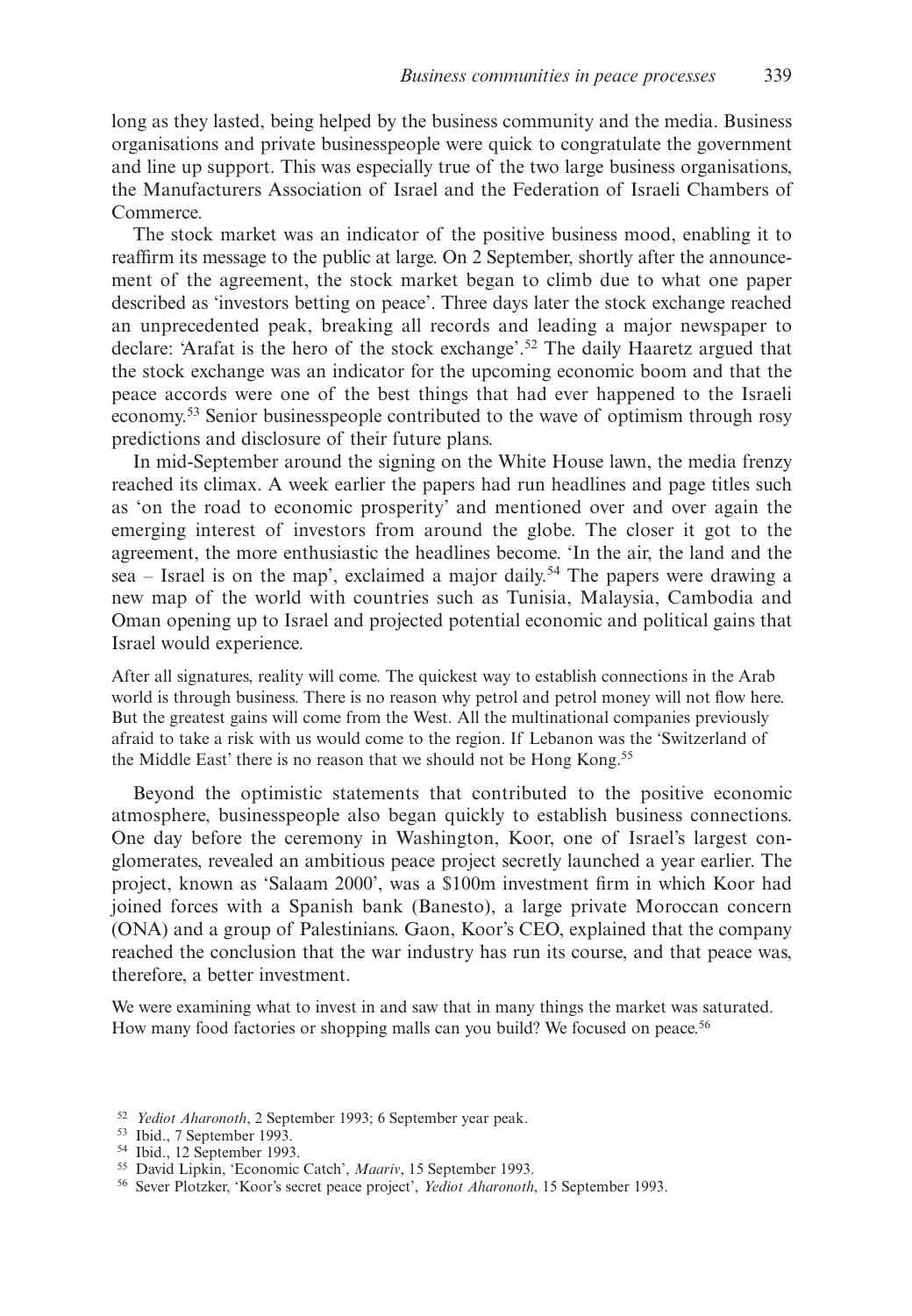Business people and the Labor Party elite saw eye to eye the relation between the peace process and the economy, but it was the entry of the business organisations that enabled business to act as a community and cooperate with the government. Dan Proper, the new president of the Manufacturers Association of Israel, in an interview titled 'Peace is Good Business', predicted shortly after the Oslo Accords were revealed 'a brilliant economic future for Israel due to the agreement with the Palestinians'.<sup>57</sup> A day earlier, Proper with 17 other leading businesspeople and other public figures published a support ad in the papers for the peace process. Through the major business organisations a working relationship was established between the business community and the political elite. In practice, the close relationship was manifested in businesspeople accompanying Rabin and Peres when travelling abroad. Right after the signing of the DOP in Washington, for example, the Prime Minister's plane with a delegation of senior Israeli entrepreneurs headed to Morocco to discuss joint investments.58 The government, explained one businessman, conveyed a simple message to the business community: 'we (the government) are making the breakthrough in the peace process, and you (the business community) have to consolidate it'.59 The steps taken towards peace by the government created new opportunities for businesspeople who, by exploiting them, were creating 'peace dividends' that were serving a dual purpose: consolidating the new relations between Israel and the Arab world and bolstering the Israeli public's support for peace.

There is no doubt that the business sector fulfilled a major role in the peace process. The government has opened the gate to peace and the business sector paved the road to the world. The peace process produced economic benefits, raised the standard of living and gave hope to a better future.<sup>60</sup>

On the one hand, I was operating as a businessman and my company was building factories and partnerships. On the other hand there was a public involvement in lectures, contacts, delegations and various attempts to convince the public that peace is good for the economy and for the general quality of life.<sup>61</sup>

The unofficial division of labour or partnership described above between the government and the business community had another important aspect regarding the economic part of the negotiations with the Palestinians. While the business organisations generally endorsed open economic ties with the future Palestinian entity, various concerns were raised over 'unfair competition'. The government, on its behalf, not only kept the business organisations informed during the negotiations held in Paris but also often consulted with them.<sup>62</sup> Critics of the economic protocol have argued that it overwhelmingly favoured Israeli interests at the expense of the Palestinians.63 Economic relations with the Palestinians and the Arab states, how-

<sup>57</sup> *Yediot Aharonoth*, 3 September 1993.

<sup>58</sup> *Maariv*, 13 September 1993, business supplement, p. 1.

<sup>59</sup> Benjamin Gaon, Former CEO Koor, Interview 11 June 2000.

<sup>60</sup> Ibid.

<sup>61</sup> Interview 23 March 2000.

<sup>62</sup> Interview with Dan Proper, former President of the Manufacturers Association of Israel, 6 April 2000

<sup>63</sup> Sarah Roy, 'The Palestinian Economy after Oslo', *Current History* (January 1998).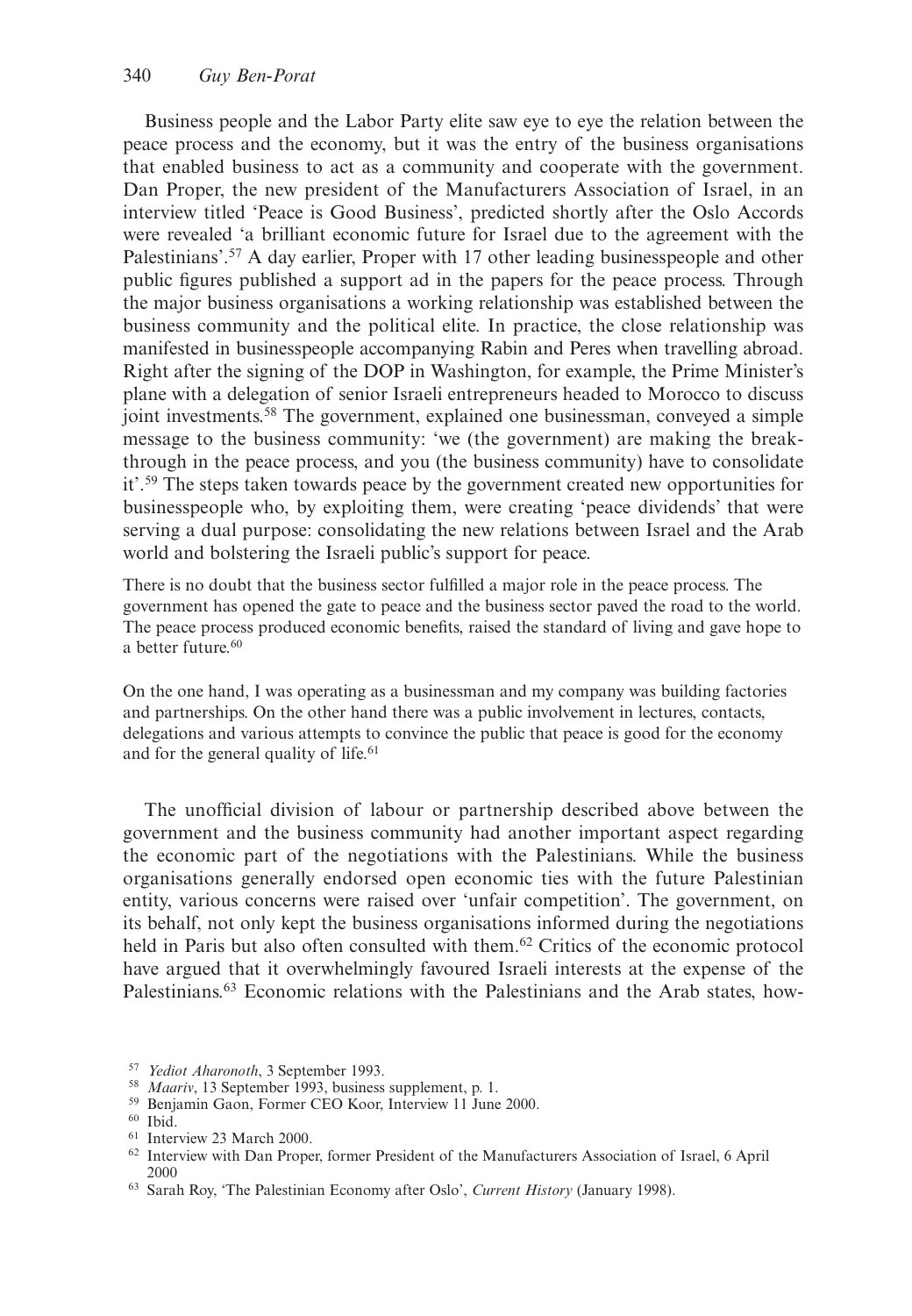ever, were limited due to the gaps between economies and, consequently, secondary to the new global opportunities opened for Israeli business. First, the annulment of the Arab boycott opened new markets in Asia for Israeli business. Second, multinational companies were making their entry into the Israeli market and new partnerships with local businesses were formed. And, third, foreign investments in Israel have grown tenfold since the signing of the DOP. The Israeli economy, in sum, was prospering beyond any regional development.

The cease-fire in Northern Ireland in 1994 also confirmed business expectations of what a permanent peace could bring. Unlike the case in Israel, here the business community maintained its distance from the political elite. The wave of optimism became a self-fulfilling prophecy, tourism increased within the space of a year, unemployment was down to 11.5 per cent and over £30m in investment ventures was announced. The CBI and the Institute of Directors (IOD) delivered optimistic economic forecasts. It was estimated that up to 50,000 jobs could be created by the end of the decade, and that huge investments from the US could be expected.64 The British government pledged to support the peace process as well as the EU that set up a Special Support Program for Peace and Reconciliation with a five-year disbursement of almost £400m targeted directly at cross-community cooperative projects. More investments and aid came from the United States, Australia, New Zealand and Canada, all with a purpose of advancing the prosperity of the region as a whole and strengthening support for the peace process.

At the end of 1994 the consulting firm Coopers & Lybrand reviewed the peace dividends of the cease-fire and the perceptions of businesspeople. The review found local business to be very optimistic, almost 90 per cent believing that the impact of the cease-fire would be quite positive or very positive, although on the 'micro level' (the individual business unit) the optimism was somewhat less. Especially optimistic were the manufacturing sector and the larger companies who believed that exporting would become easier. Sir George Quigley, as chairman of the Institute of Directors, described in an interview the new business state of mind, 'When you talk to business people they are in a very buoyant mood – surprisingly bullish, not a lot of pessimism around'.65 As in Israel, the media in Northern Ireland highlighted the 'peace dividends'. One paper, calling the cease-fire 'Ulster Peace', described it as 'investor pulses racing' with more than 150 companies, including names like Nissan, Du Pont, Nokia and Bell Helicopters, expressing an interest in investing (or enlarging their current investments)in the region. The paper quoted an enthusiastic IDB executive who exclaimed 'There will never be a better time to invest in Northern Ireland than right now.'66

Unlike in Israel, the Northern Irish business community, while delivering messages of support for the peace process and taking advantage of new opportunities, kept its distance from the political elite. In one relatively rare example of cooperation, top level politicians, bureaucrats and business executives participated in a conference held in Washington DC, endorsed by President Clinton, intended to promote the peace by investment in Northern Ireland. In this conference, and in another held in

<sup>64</sup> *Irish News*, 1 September 1994.

<sup>65</sup> *The Independent*, 31 October 1994.

<sup>66</sup> Paul Rodgers, 'Ulster peace sets investor pulses racing', *Independent on Sunday*, 11 December, 1994.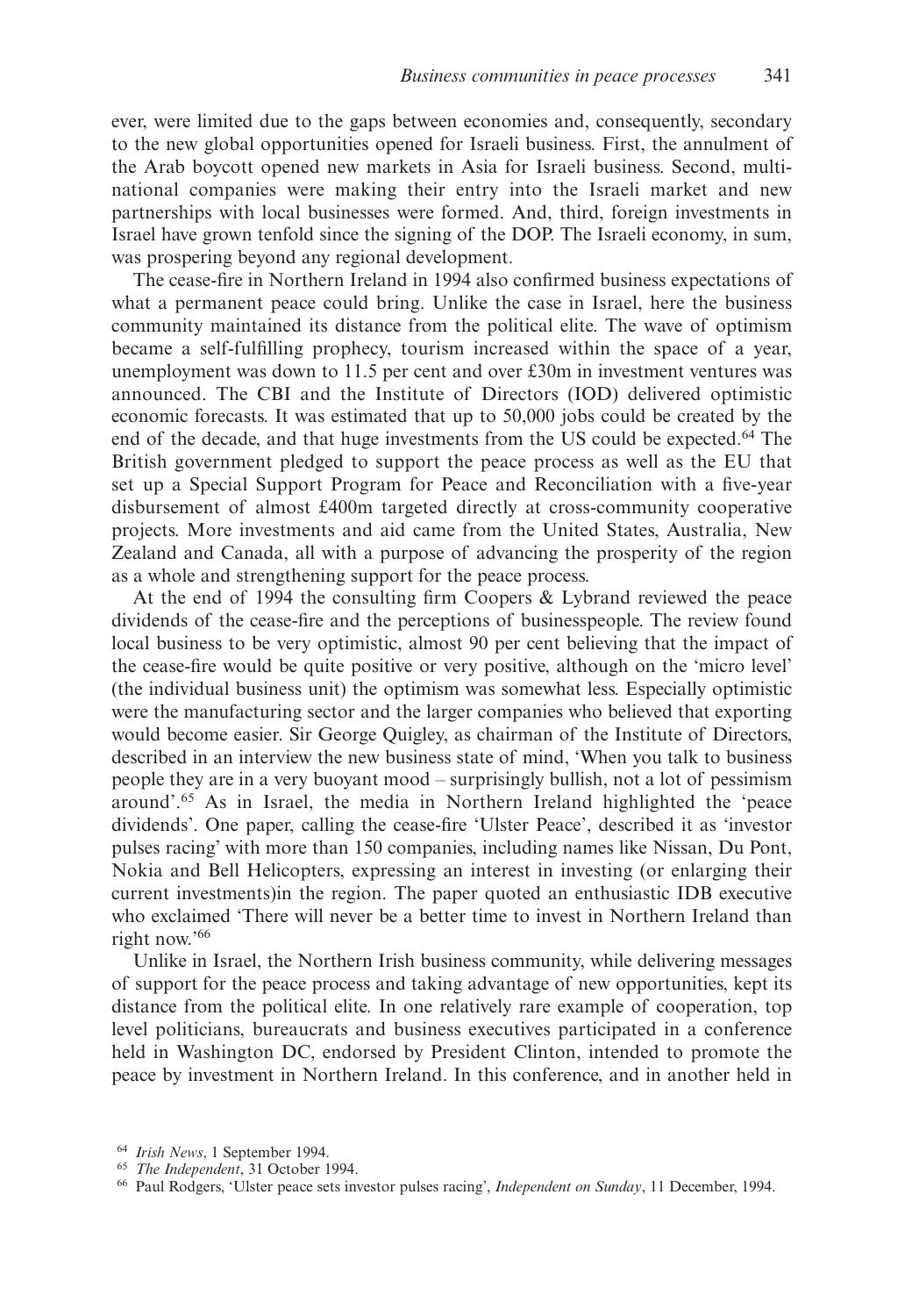Pittsburgh in October 1996, the Northern Irish representatives sought to interest foreign companies in the Province.67 The business community in general, though, maintained its independence and was careful not to align itself with any party position. Paradoxically, it was John Hume, leader of the Catholic SDLP, whose views were closest to that of these dominantly Protestant business community. Hume and the SDLP were quick to catch on to the rhetoric of the EU and globalisation to advance their cause, resembling Peres' concept of the 'New Middle East'.

As we enter the 21st century, the world around us is changing fast. The old social and economic model of individual nation states is being superseded in the West by a model of a Europe of the Regions, with those Regions vying with one another for business and wealth . . . If the strategy is to be meaningful, it must be set firmly in an all-island and, indeed, a European context. It could even be argued that it should be set in a global context.68

Supporting the SDLP, however, despite the tacit agreement, was not an option for the business community. The Unionist parties, in contrast, seemed at times, in the opinion of the business community, not determined enough in the pursuit of peace. Thus, while the business community, like its Israeli counterparts, made a firm commitment to peace and sought to take advantage of the new opportunities, its cooperation with the political elite was far from that of the Israeli business community.

# **Moments of truth**

The prospects of peace encouraged the formation of business communities with interest in peace and organisational capacities. Their influence or hegemony, however, was tested in later stages of the process when public support was declining and exercising of 'voice' was required. Peace processes have been described as a complex succession of transformations punctuated by several turning points and sticking points and often interspersed by long periods of inertia and setbacks.<sup>69</sup> I define 'moments of truth' as the periods in which either the initial euphoria of peace has turned into disillusionment or that major decisions over the peace process had to be made. The importance of these periods is twofold. First, in these periods the business communities were forced to reassess their strategies or to make new strategic decisions. And, second, their actions and their outcomes are a test not only to the power of the business community *vis-à-vis* the government but also of its hegemony over society. The elections of 1996 in Israel, and the breakdown of the cease-fire and the referendum of 1998 in Northern Ireland were moments of truth for the business communities that had to make explicit commitments and exercise their 'voice'.

<sup>67</sup> *US Conference for Trade and Investment in Northern Ireland*, Pittsburgh, PA, 6–8 October 1996.

<sup>68</sup> 'Regional Development Across the North', SDLP discussion paper, June 2000.

<sup>69</sup> Hugh Miall, Oliver Ramsbotham and Tom Woodhouse, *Contemporary Conflict Resolution: The Prevention, Management and Transformation of Deadly Conflicts* (London: Polity Press, 1999), pp. 183–4.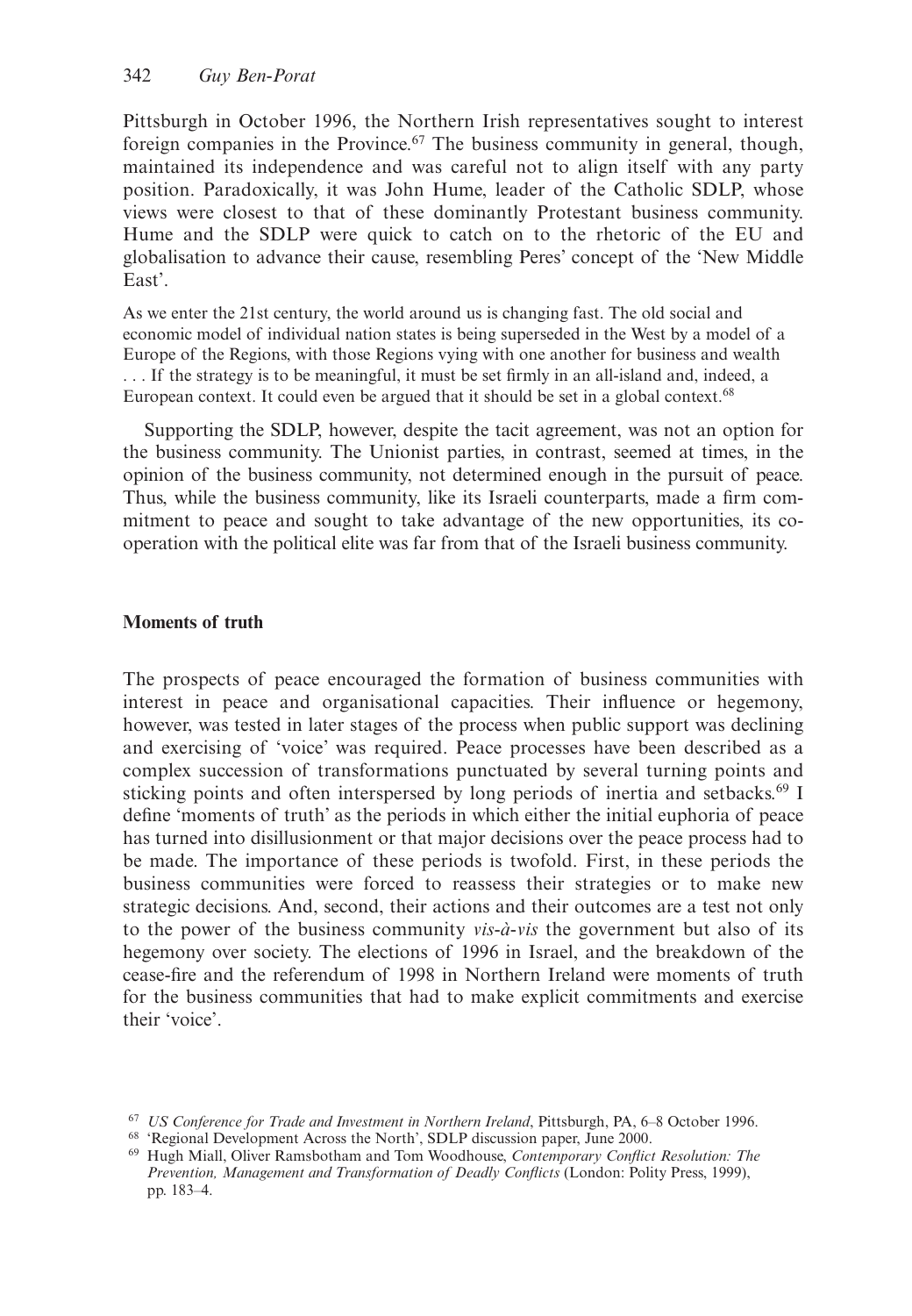The economic growth following the Declaration of Principles did not create the political results the Israeli political elite and the business community expected. Not only were the Palestinians, whose economy had gone from bad to worse,<sup>70</sup> disenchanted, but regionally also limited progress was made, and even among Israelis the peace process failed to gain wide support. Israel's policy of closures in response to Palestinian terrorist attacks led to high rates of unemployment and forced the Palestinian Authority to increase public sector employment and donor countries to redirect as much as 40 per cent of their disbursements from long-term investments to emergence budget support and employment generation.<sup>71</sup> Frustrated by setbacks in the process that delayed their independence and by continuing economic hardships, Palestinian support of the peace process was in decline. Arab states, on their part, were conscious of Israel's economic superiority and suspicious of its intentions, fearing an economic takeover and arguing that Israel had more to gain from cooperation.72 Moreover, because Arab states conditioned economic cooperation on the developments in relations between Israel and the Palestinians, regional and bilateral cooperation remained limited in extent and influence.

Traditionally, peace movements in Israel were identified with the upper classes who failed to draw the support of low-income, traditional and non-*Ashkenazi* Jews.73 The growing inequalities, a result of Israel's rapid liberalisation and the linking of peace and economic liberalisation, kept significant sectors of Israeli society alienated from the peace process, which they perceived as an upper-class interest. The business community, who enjoyed a privileged position that facilitated its cooperation with the government, invested few if any resources to incorporate alienated sectors. This strategy of elite cooperation proved costly when the peace process, after the initial euphoria, slowed down and reached several impasses resulting from unresolved disputes in the negotiations, Palestinian terrorist attacks and Israeli responses. The elections following the assassination of Prime Minister Rabin were undoubtedly a fundamental turning point of the peace process and an important test of the business community's influence. The election announced after the assassination seemed promising for the Labor party that held a comfortable lead due to the memory of Rabin's assassination being still fresh in the public's mind. But after a series of terrorist attacks, a poorly run Labor campaign and voters 'coming back home' to the Likud, the gap between the parties was rapidly closing. The possibility that the Labor party would lose the elections evoked deep concerns across the business community regarding the future of the peace process and a growing willingness for political involvement. On 3 May, two weeks before the elections, the business community made its position explicit, publicly supporting not only the peace process, but also the Labor party itself.

The event, organised by Dov Lautman, former president of the Manufacturers Association of Israel and a long-time peace activist, drew an impressive number of 350 senior businesspeople, even some previously identified with the Likud. The

<sup>70</sup> Sara Roy, 'The Palestinian Economy after Oslo', *Current History* (January 1998).

<sup>71</sup> Roy, 'The Palestinian Economy'.

<sup>72</sup> Atif A. Kubursi, 'Prospects for Arab Integration after Oslo', in Michael C. Hudson (ed.), *Middle East Dilemma: The Politics and Economics of Arab Integration* (Washington, DC: 1999).

<sup>73</sup> Mordechai Bar-On, *In Pursuit of Peace* (Washington, DC: United States Institute of Peace, 1996).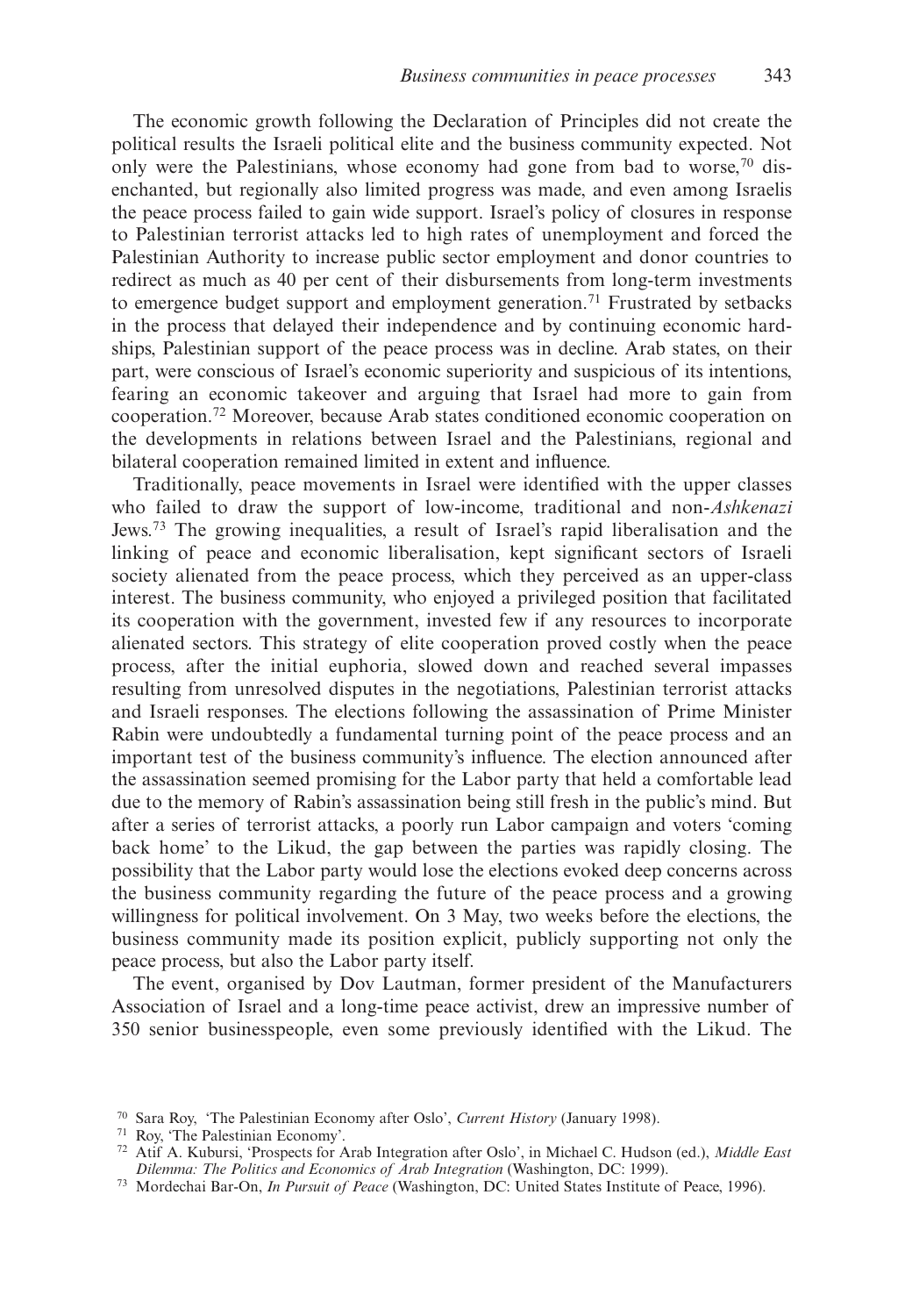participants wanted to publicise their concerns about the economic future of Israel after the elections. Michael Strauss, a businessman who had previously shied away from political gatherings, described this event as 'coming out' and explained his reasons, 'Board directors of multinational corporations I am in touch with expressed grave worries about the elections and if they are worried I should be worried as well'.74 Dan Gillerman, president of the Federation of Israeli Chambers of Commerce, described what could happen to the Israeli economy if the Labor party lost the elections. 'We will find ourselves in the midst of an apocalyptic scenario. We will see the end of investments, running away of investors and foreign capital and unemployment among young people and immigrants. This is a frightening scenario that should not happen.'75 The business community, as one writer explained, came out to support not only the peace process, but also the most liberal government Israel ever had. But the danger, pointed the writer, was that the party would become identified as the party of big business.<sup>76</sup> The problem for the Labor party and the business community was actually bigger than that. While the gathering of an overwhelming majority of the business community in support of Peres was indicative of their identification with the peace process, the result was indicative of their limited influence and unachieved hegemony. The event described above received limited press coverage, held little public appeal and failed to change the election's results. For the general public, as the election results demonstrated, the opinions of senior businesspeople seemed hardly to matter so that business, and the allied Labor political elite, failed to exert its influence.

In February 1996 the negotiations between the Northern Ireland parties reached a dead end over the issue of weapons decommissioning and the cease-fire broke down. Businesspeople described the breakdown as a 'moment of truth' in which all the economic gains achieved in the past two years could be eroded.

Business had a resilience which was a 'business as usual' approach. During the troubles, the level of expectations was quite low. But after the cease-fire, when people have seen what it was like [to live in peace] it was very difficult to accept that we were going to return to the period before the cease-fire.'77

Concerned with the political developments, the business community was becoming more involved, making bolder statements, sharpening and amplifying its call for peace:

We had a simple message, that no society that wants to prosper can afford the 'luxury' of violence and destruction. The continuation of violence sends a wrong message to the outside world and it leads to a loss of [business] confidence.'78

The perceived necessity for greater political involvement presented a dilemma for the business community: how to make a political impact without 'political connections'? The Northern Irish business community chose to maintain its distance from the political parties and to cooperate with other parts of civic society to pressure the

<sup>74</sup> Interview.

<sup>75</sup> *Haaretz*, 5 May 1996.

<sup>76</sup> Abraham Tal, 'Berl would not believe', *Haaretz*, 6 May 1996, Section B, p. 1.

<sup>77</sup> Stephen Kingdom of PriceWatersCooperhouse, Interview September 2000.

<sup>78</sup> Sir George Quigley, Interview, September 2000.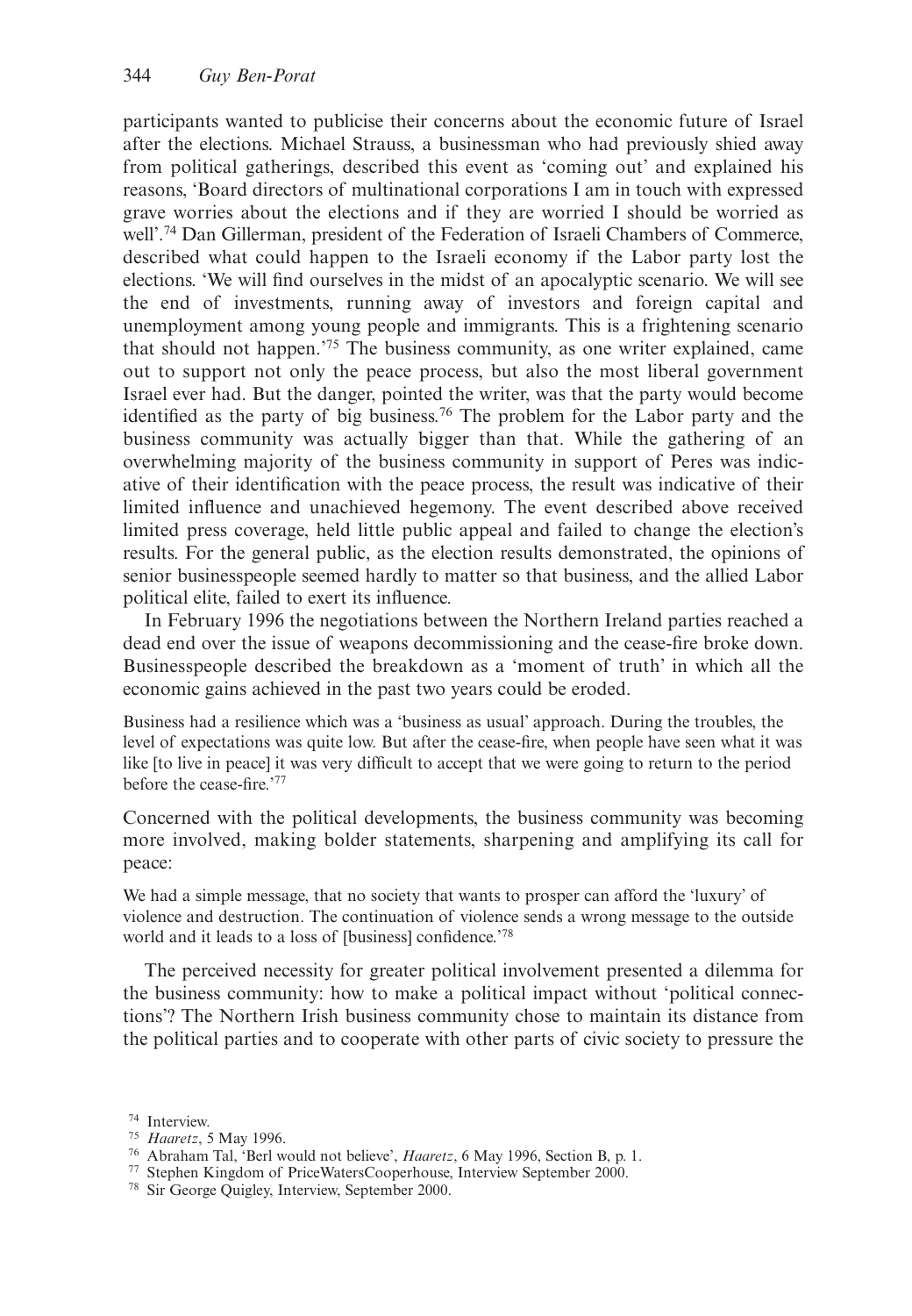parties to return to the negotiating table. The Group of Seven (G7) was formed after the breakdown of the peace process and included representatives of business organisations, trade unions and other civic society organisations. Despite the differences between the groups over economic policies, they all found that they could cooperate over the issue of peace. Furthermore, the business community declared its commitment to 'social responsibility', understanding that its desire for market economics could not be fully realised.

The G7 began meeting with political parties to convince them that they must return to the negotiating table or face an economic catastrophe. The same message was delivered to the general public through a series of widely distributed public statements conveying the benefits of peace for the entire population. In a lengthy statement published in August 1996, the G7 argued that the people of Northern Ireland must choose between digging their heels in the ground and continuing the conflict and the economic betterment that compromise could bring.

A society which does not eschew violence and turmoil – whatever the perceived justification – is on the road to nowhere. Surely the *entire* population of Northern Ireland can accept that whatever else divides it, it has a common interest in rapid economic growth and jobs.

In retrospect, members of the G7 believe that they have made their mark on the process by giving necessary support to hesitant politicians, fearing public disapproval, to participate in the talks in which Sinn Fein was included and by making it more difficult for the parties to walk away from negotiations.<sup>79</sup> But the balancing act between 'professional' statements and holding together a diverse group of interests was difficult. The CBI, representing the larger businesses, was willing to make more explicit statements than the Chambers of Commerce, whose constituency of smaller businesses was more divergent in its views, including more traditional unionists or even loyalists. Their representatives were not always comfortable with the G7's position. Feeling that the G7 was becoming overtly political, in 1998 they decided to withdraw from the organisation, but continued to express support for the peace process.

One of the difficulties of the business community here is that sometimes there is a feeling that the G7 does not have the mandate to speak for business . . . We don't have a mandate to speak on issues like decommissioning. We can say that we need peace and stability but not beyond it.<sup>80</sup>

The return of the parties to the negotiating table and the deep involvement of the UK, Ireland and the US produced the Good Friday Agreement on 10 April 1998. The decision to hold a referendum over the agreement brought the second moment of truth to the business community, how to support a peace initiative, created by the political parties, without becoming politically identified. Until then the business community maintained its professional non-political status by adhering to general statements advocating negotiations and peace. In April 1998, however, a decision had to be made over a peace agreement that carried a 'price tag', namely concrete concessions. The CBI's statement published in the major newspapers prior to the

<sup>79</sup> George Quigley, 'Background Notes: Role of G7 in the NI Peace Process', Unpublished, October 2000.

<sup>80</sup> Interview 5, September 2000.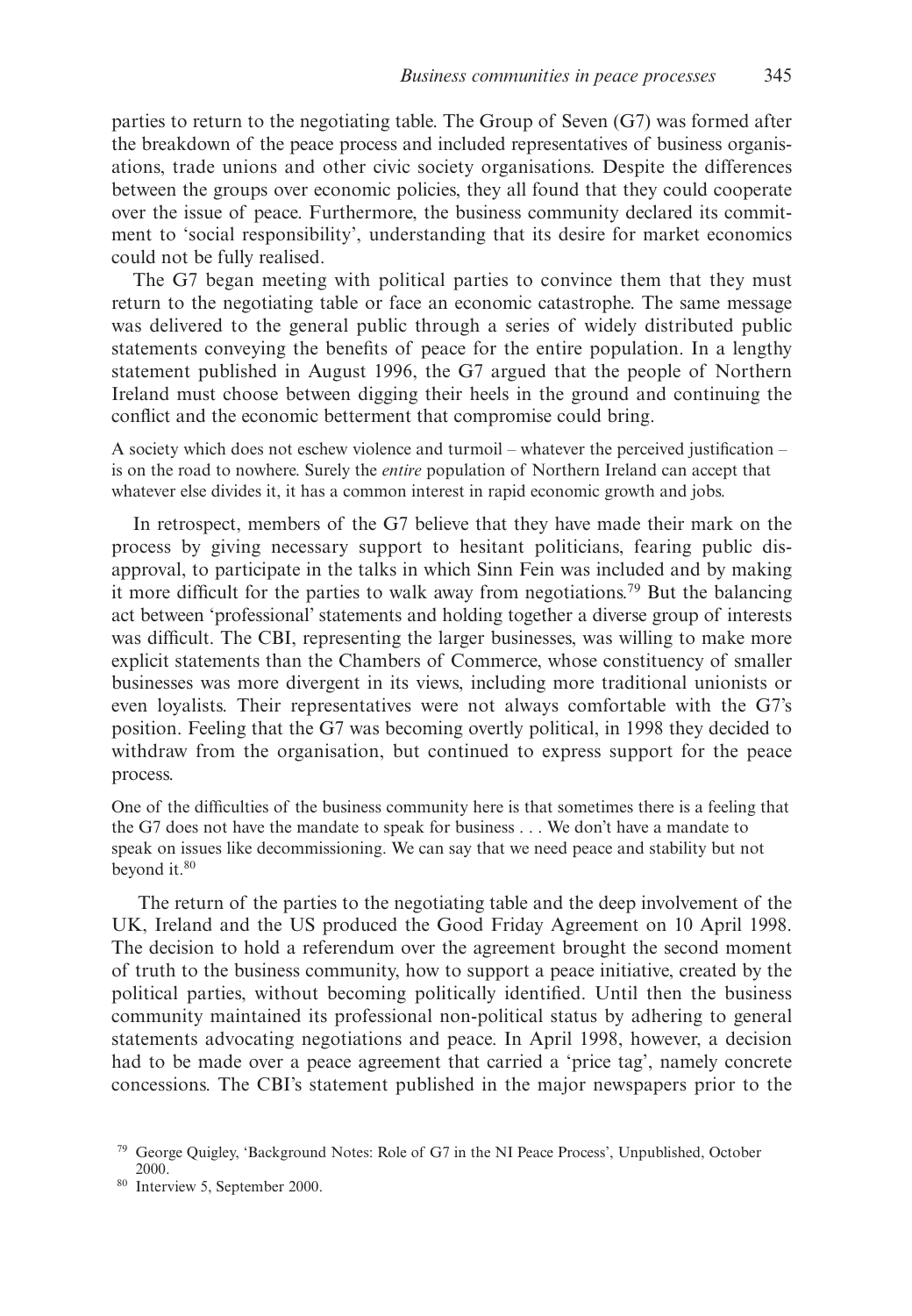referendum is the best example of the attempt of a major business body to give a 'professional' opinion about the referendum.

The CBI statement made an explicit link between the success of the peace process and the economic future of Northern Ireland. 'Our mission', it argued, is 'to help create and sustain the conditions in which businesses in the United Kingdom can compete and prosper'. Therefore, it argued that a vote for the agreement is a vote for economic prosperity.

The CBI believes that a 'YES' vote in the Referendum is a major step towards creating a more favourable and positive environment in which business can grow and flourish and more jobs can be created. It is only industry and commerce that creates the wealth which allows us to support our families, schools, healthcare and environment.

What the CBI statement carefully avoided was clearly telling the public 'vote YES', explaining instead that the referendum is for individuals, who must make up their own minds based upon their own judgment values.

We hope that every individual will vote in the referendum and we encourage them to do so . . . we have the confidence that the people of Northern Ireland and the politicians they support can help make Northern Ireland a better place in which to live and work.

The CBI also avoided taking an active part in the ongoing YES campaign, in order, they explained, not to damage its integrity by telling people how to vote on a political issue. Chris Gibson, the CBI chairman, in an interview given to the author, explained that the statement was a necessary compromise the organisation had to make.

While I said YES personally and worked hard in the YES campaign as an individual, we had on the council people who wished to say NO. We had to get a collective statement and this, to my judgment, was not a cop-out but a reasonable result.<sup>81</sup>

Other businesspeople maintained a similar stance. The Ulster Business magazine stated that 'it's hardly an appropriate time for business organizations to publicly espouse the virtues or otherwise of Agreement by which so much hinges either way'.82 The pressure increased when the British Government through the Northern Ireland Office was trying to mobilise the business community for support, and businesspeople fearing they would be marked as 'government lackeys', attempted to maintain distance from the NIO. Pressure increased further when the document with the names of those approached was leaked to the press.

The business community continued to deliver its 'professional' message that peace and prosperity are linked, circumventing more sensitive and divisive issues. Business organisations that surveyed their members with the question of the level of involvement they should exercise received mixed messages that confirmed their belief over what could or could not be done.

We as a business community have always said we need peace and stability but the Good Friday Agreement had other elements in it that might have been against some people's consciences. I personally voted yes but I would not presume telling somebody who lost a relative how they should vote. All we could say as a business community is that in any

<sup>81</sup> Interview, September 2000.

<sup>82</sup> *Ulster Business*, 2:5 (2000).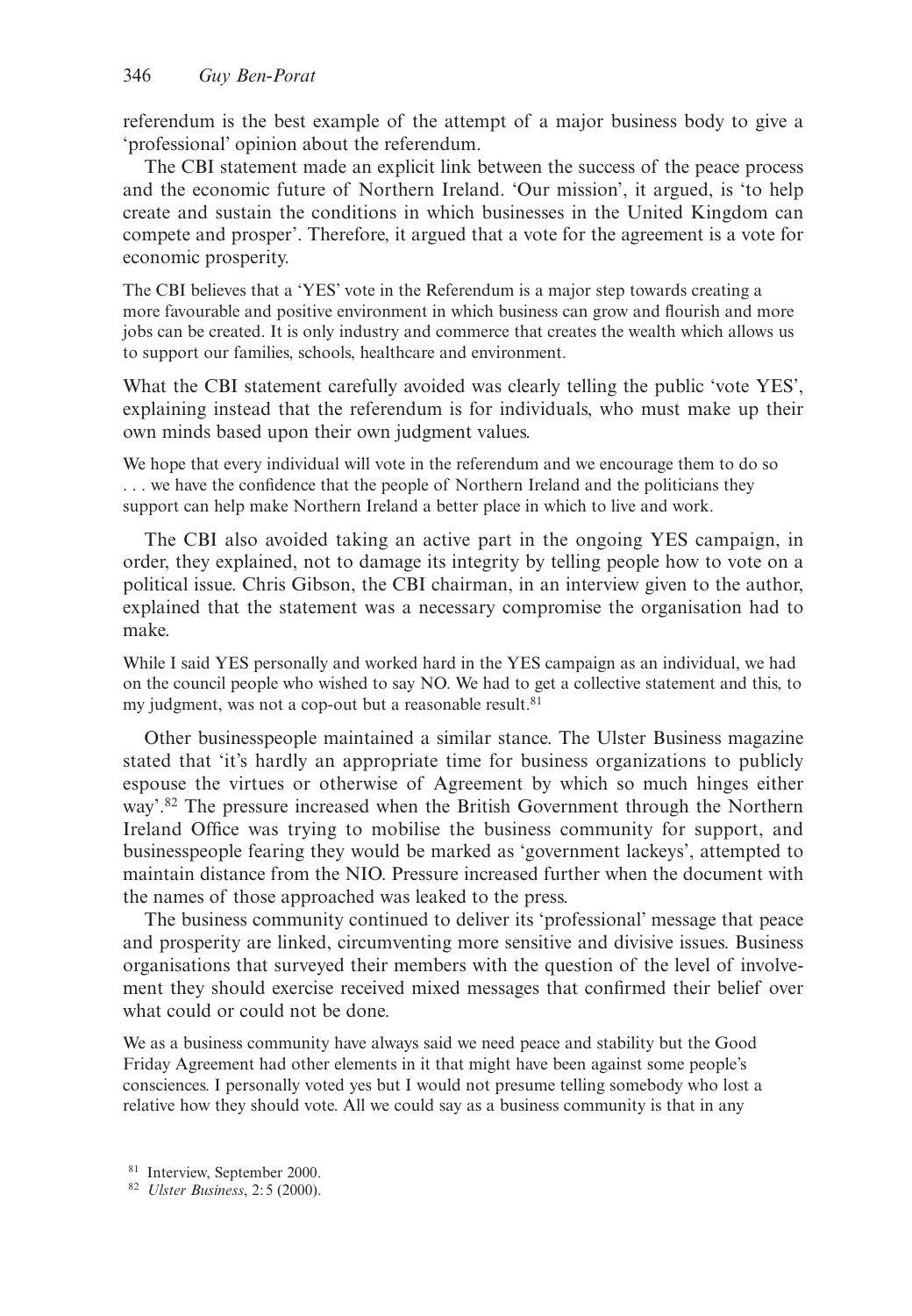economic scenario we need peace and stability. I did a survey among the members of the Chambers of Commerce and the message that came back was that they are happy as long as we stay in the economic stance, but there would be a big divergence once we move into the political.83

While the business community was hesitant, except for a few individuals, to explicitly say 'Yes', other parts of civil society took a different approach. The 'Yes Campaign' targeting the unionist community was an initiative taken by civic society, professionals, academics and some businesspeople who proposed and conducted a non-party and cross-party campaign. The campaign's priority target was 'middle unionism' concentrated in and around Belfast.<sup>84</sup> The people of the campaign found the business community, as well as some of the trade unions, less then supportive and were disappointed by their unwillingness either to align with a 'yes' vote, or to financially support the campaign.

The private sector kept its counsel too. Amongst those who had borne much of the economic burden of the troubles, they were also those amongst whom the most benefits would accrue most quickly. The economic case for political stability was overwhelming. We recalled Machiavelli's 1532 observation at this moment 'only lukewarm support is forthcoming from those who would prosper under the new order'. <sup>85</sup>

The people of Northern Ireland voted for the Agreement, but it is difficult to assess what the contribution of the business community was. In a poll conducted by NIO in mid-May, just before the referendum, only 30 per cent of Protestants supported the agreement, with 38 per cent against and 33 per cent undecided. $86$  The business community found it difficult to say an explicit 'yes' to the agreement, but the mobilising of civil society for support and the use of the dividends argument established earlier with its support, explicit or implicit, played an important part in the transformation.

# **Conclusions**

New opportunities and incentives have made the business communities in Israel and Northern Ireland prepared to become politically involved. Both business communities came to the conclusions that economic development would depend on achieving peace and, as such, that it is in the interest of business to advance the peace processes. In both cases it was senior businesspeople and the large business organisations that mobilised for peace, solved the collective action problem and lent a coherent voice to the business community.

Different strategies were employed by the Israeli and Northern Irish business communities, reflecting the different contexts in which they operated and especially their relations with the political elites. Unlike debates over economic policies that are often limited to the 'professional' realm between government, bureaucrats and

<sup>83</sup> Interview with CBI Chairman, Chris Gibson, September 2000.

<sup>84</sup> Quintin Oliver, 'Working for "Yes"', Belfast, 1998.

<sup>&</sup>lt;sup>85</sup> Ibid., and interview to the author, September 2000.

<sup>86</sup> Oliver, 1998, 'Working for "Yes"'.